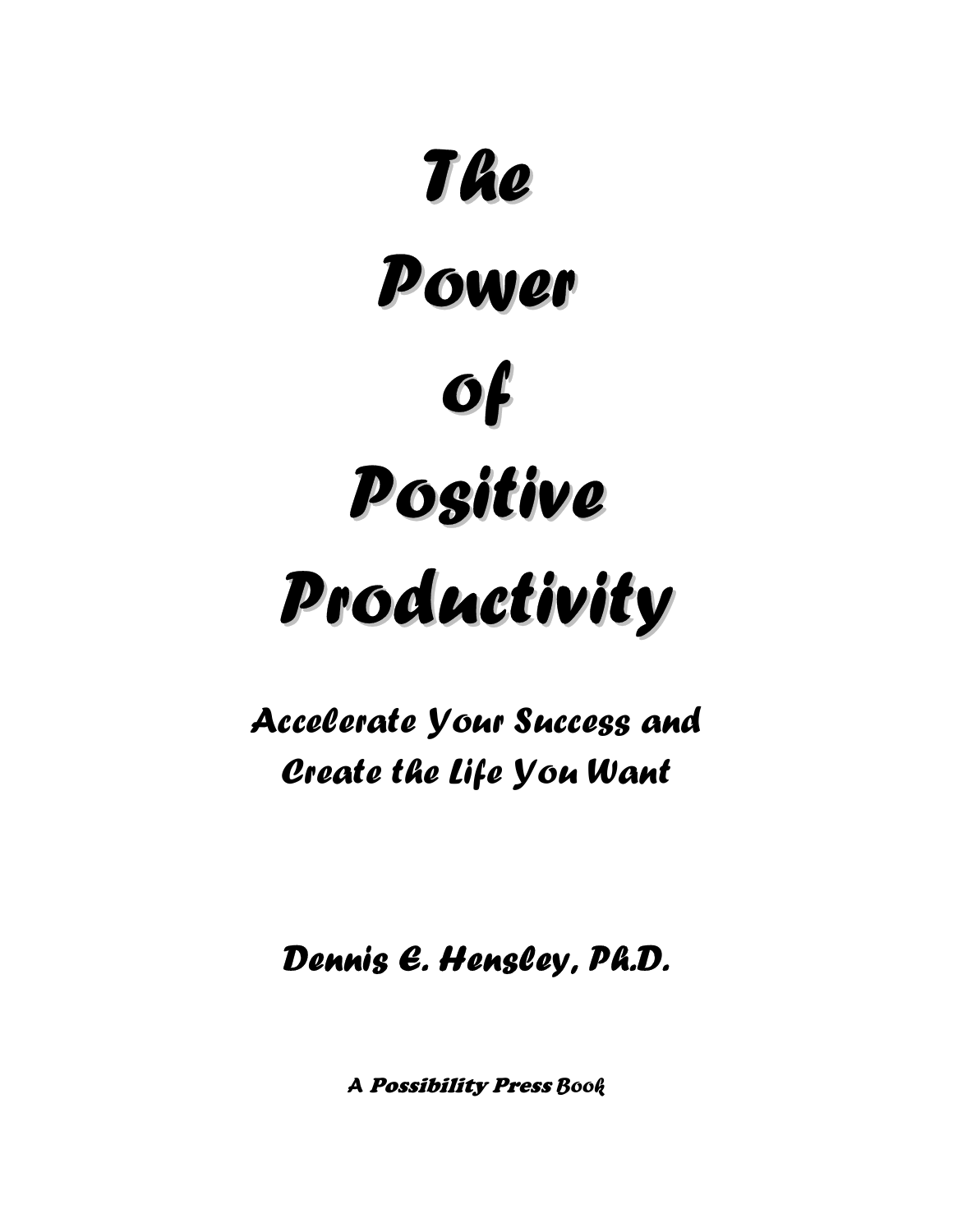# *The Power of Positive Productivity*

### *Accelerate Your Success and Create the Life You Want*

*Dennis E. Hensley, Ph.D.* 

Copyright © 2005 by Dennis E. Hensley, Ph.D. ISBN 0-938716-53-0

1 2 3 4 5 6 7 8 9 10

All rights reserved, including the right to reproduce this book or portions thereof in any form or any means, electronic or mechanical, including photocopying, recording, or by information storage retrieval system without written permission from the publisher, except for the inclusion of brief quotations in a review. All rights are also reserved for translation into foreign languages. No liability is assumed with respect to use of the information herein.

> Published by Possibility Press possibilitypress@aol.com

Manufactured in the United States of America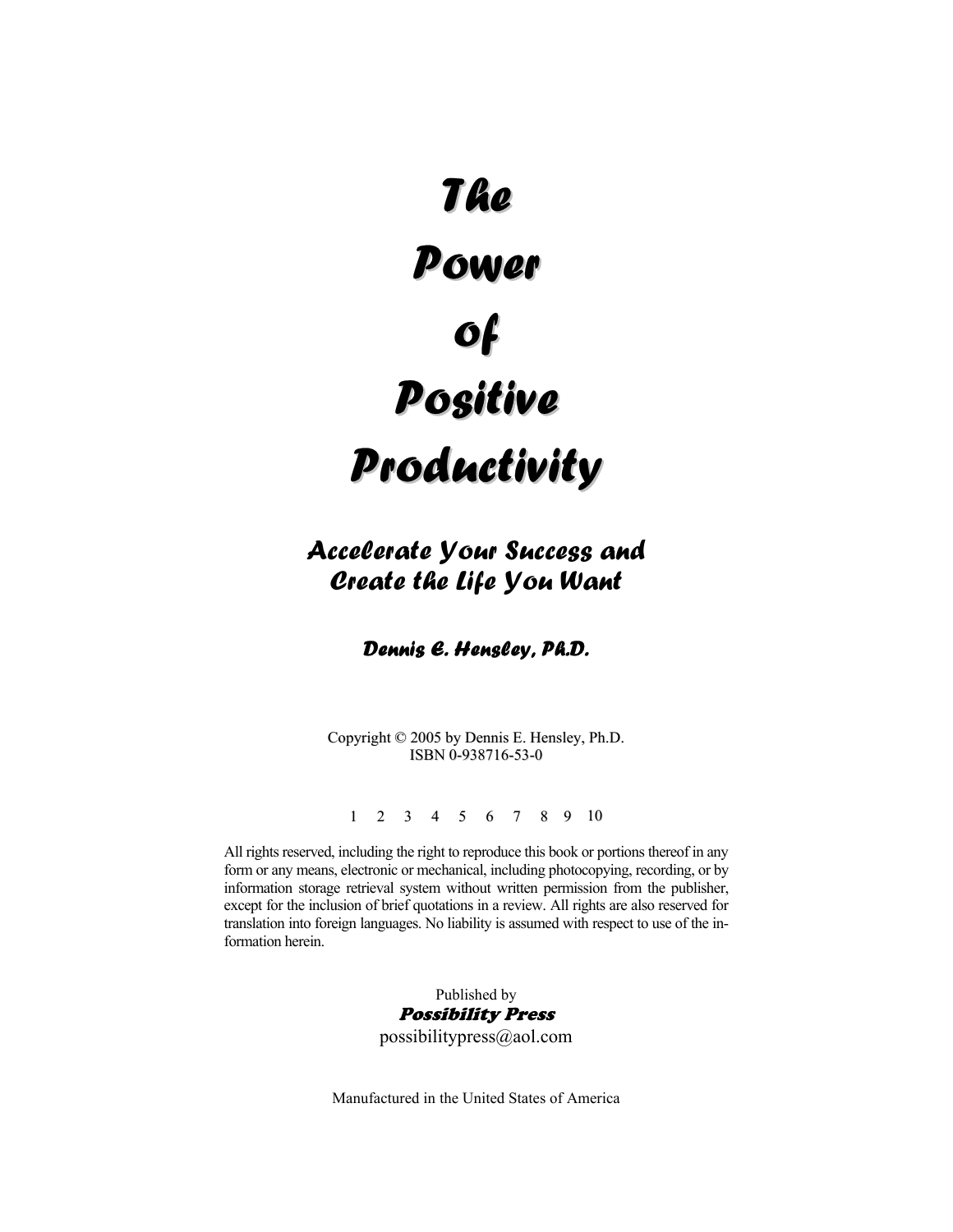### *Dedication*

This book is affectionately dedicated to my son Nathan, in special recognition of the completion of his MBA degree in entrepreneurship from Ball State University. This is also to honor him for all the good he has done and is doing as a United States Marine, a successful businessman, and a member of our family.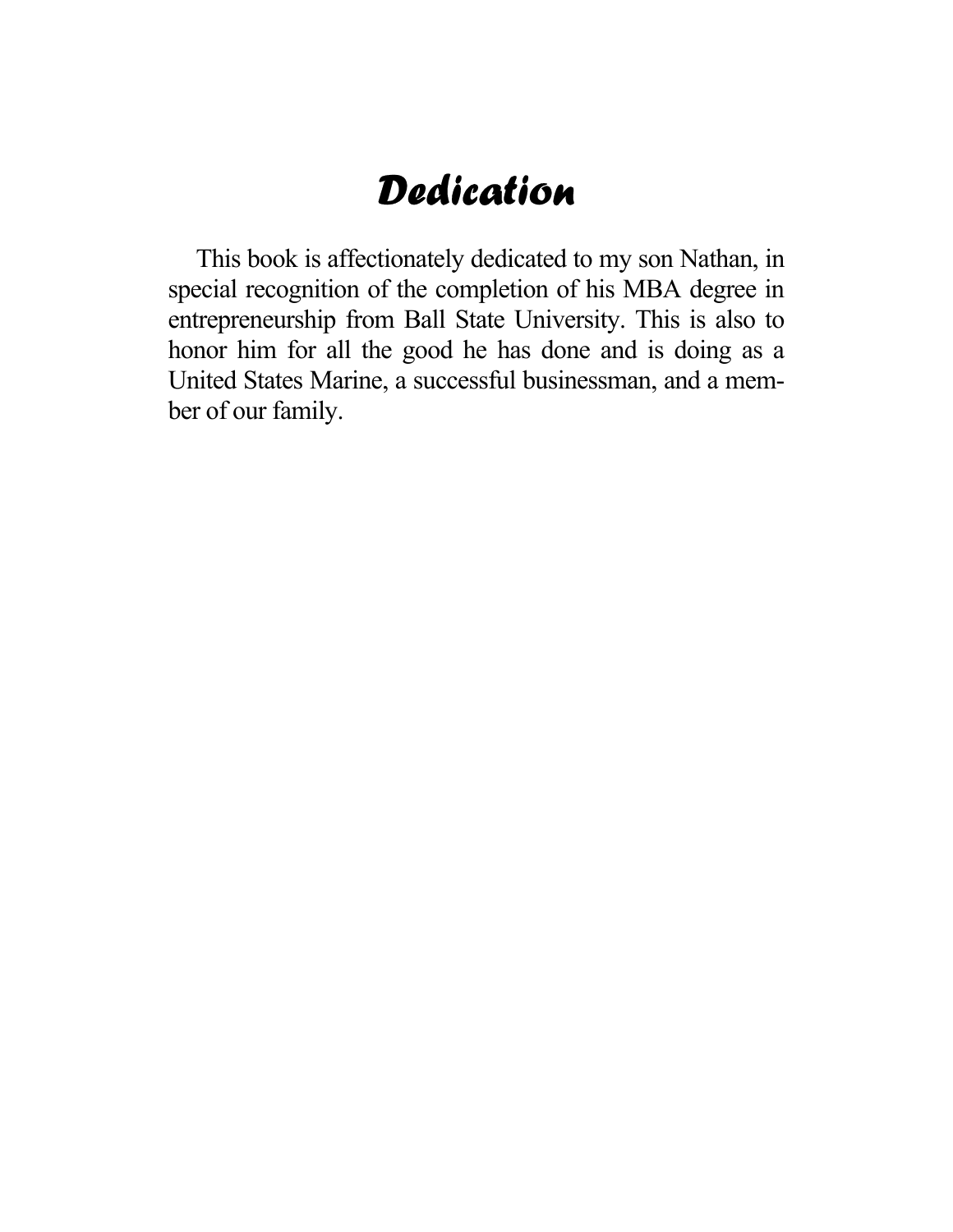### *Contents*

| Foreword                                                                          |     |
|-----------------------------------------------------------------------------------|-----|
| <b>I Always Felt Special Because My Daddy Worked at Home</b>                      | 6   |
| Introduction                                                                      |     |
| <b>Understanding the Power of Positive Productivity</b>                           | 9   |
| Chapter One                                                                       |     |
| Developing an Art of Work                                                         | 19  |
| Chapter Two                                                                       |     |
| <b>Positive Producers Can Excel and Receive Great Rewards</b>                     |     |
| <b>When They Build Their Own Businesses</b>                                       | 33  |
| <b>Chapter Three</b>                                                              |     |
| <b>Know Yourself</b>                                                              | 51  |
| Chapter Four                                                                      |     |
| <b>Lead Yourself and Empower Others—</b>                                          |     |
| <b>Work Smarter, Not Just Harder</b>                                              | 67  |
| <b>Chapter Five</b>                                                               |     |
| <b>Special Opportunities for Growth Available to Positive</b><br><b>Producers</b> | 89  |
| Chapter Six                                                                       |     |
| <b>Positive Producers Need to be Balanced</b>                                     |     |
| and Understanding                                                                 | 119 |
| Afterword                                                                         |     |
| The Natural Incentive to Be a Positive Producer                                   | 137 |
| <b>About the Author</b>                                                           |     |
| <b>Who Is Dennis Hensley?</b>                                                     | 144 |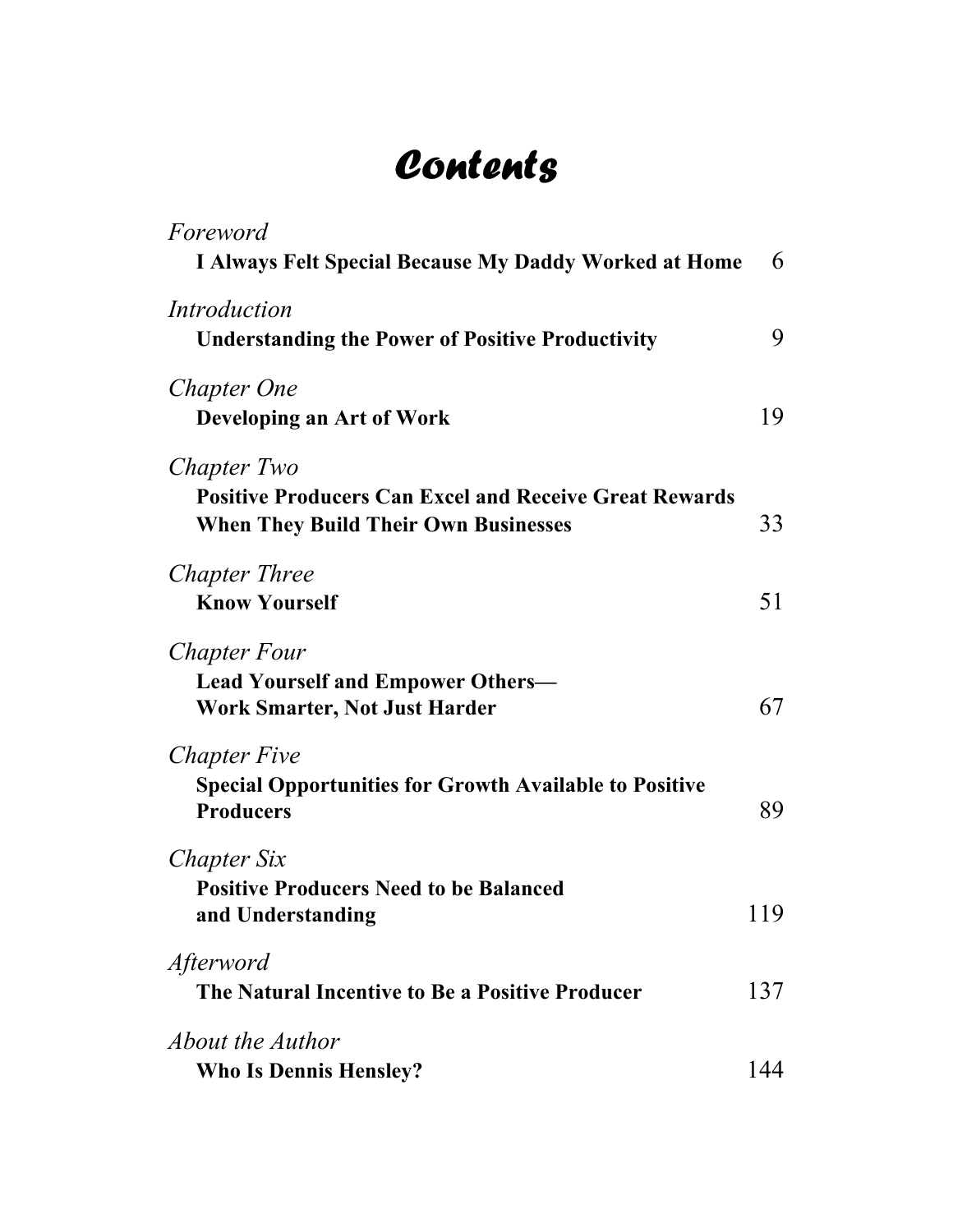*always felt special because my daddy worked at home. I could see him anytime I wanted to, really. Other kids' fathers were gone all day, but not my dad… having him there felt good."* 

—Jeanette M. Hensley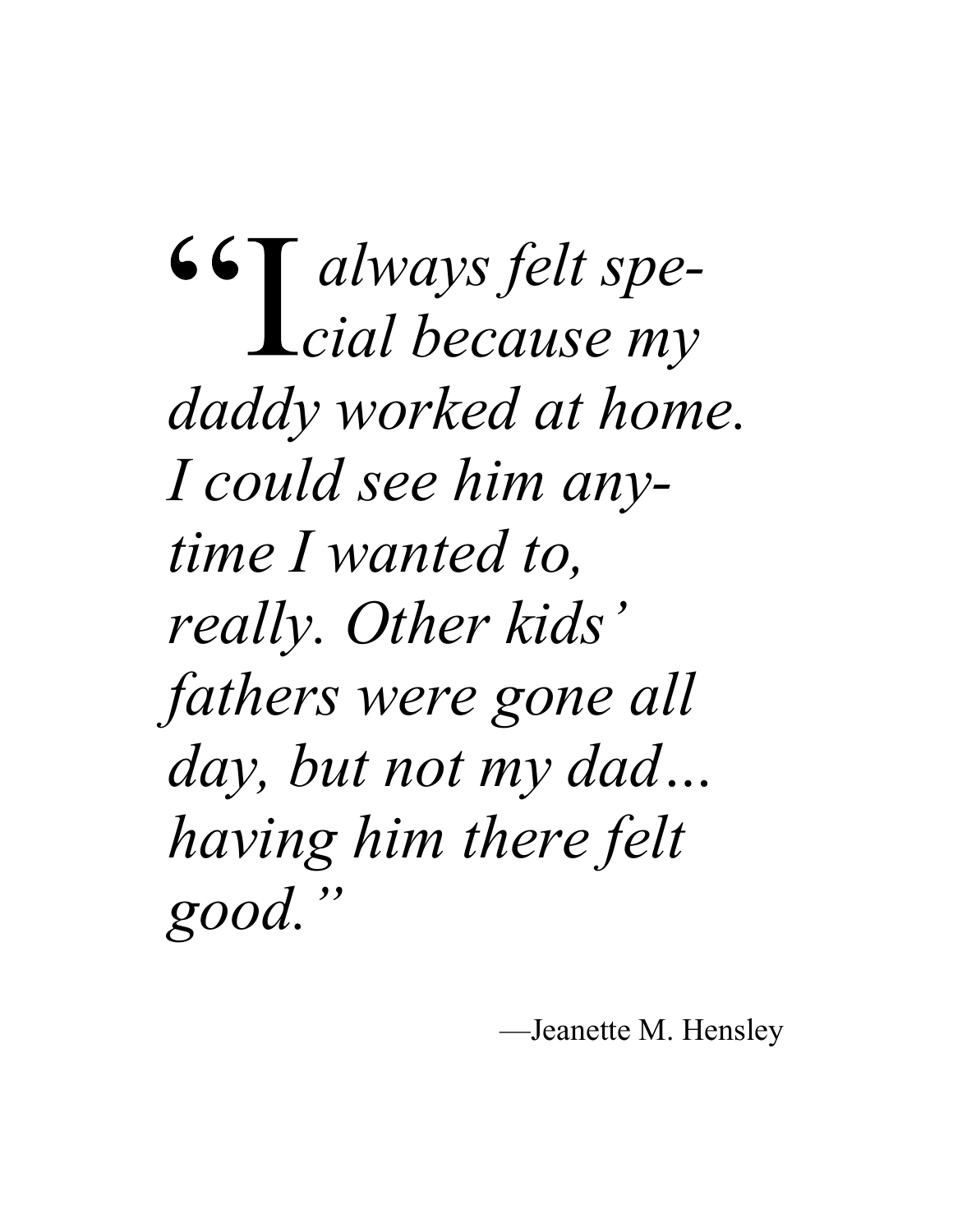## *I Always Felt Special Because My Daddy Worked at Home*

could see my daddy anytime I wanted to, really. Other kids' fathers were gone all day, but not *my* dad. Of course, there were times my brother and I weren't allowed to disturb him. So my mother ingeniously thought of putting a red circle sign on his door when he needed to be alone; the flip side was green, giving the "all clear" warm welcome we treasured. But just having him there felt good, regardless of the color of the circle. (I fondly remember going into his office and quietly drawing pictures with his colored pens.)  $\begin{bmatrix} \begin{array}{c} \cos \theta \\ \cos \theta \end{array} \\ \begin{array}{c} \cos \theta \\ \cos \theta \end{array} \end{bmatrix}$ 

He happily worked all hours of the day and night, but he always pulled himself away to eat dinner with the family. And because he made his own schedule, he never missed one of my school plays or choir concerts. He was always there for birthdays, was a leader in my brother's boys youth group, and even played adult roles in our church's children's Christmas plays.

Dad traveled quite a bit—and most of the time he took us with him! During the school year, we'd spend Friday nights in hotels where he was speaking on Saturdays. In the sum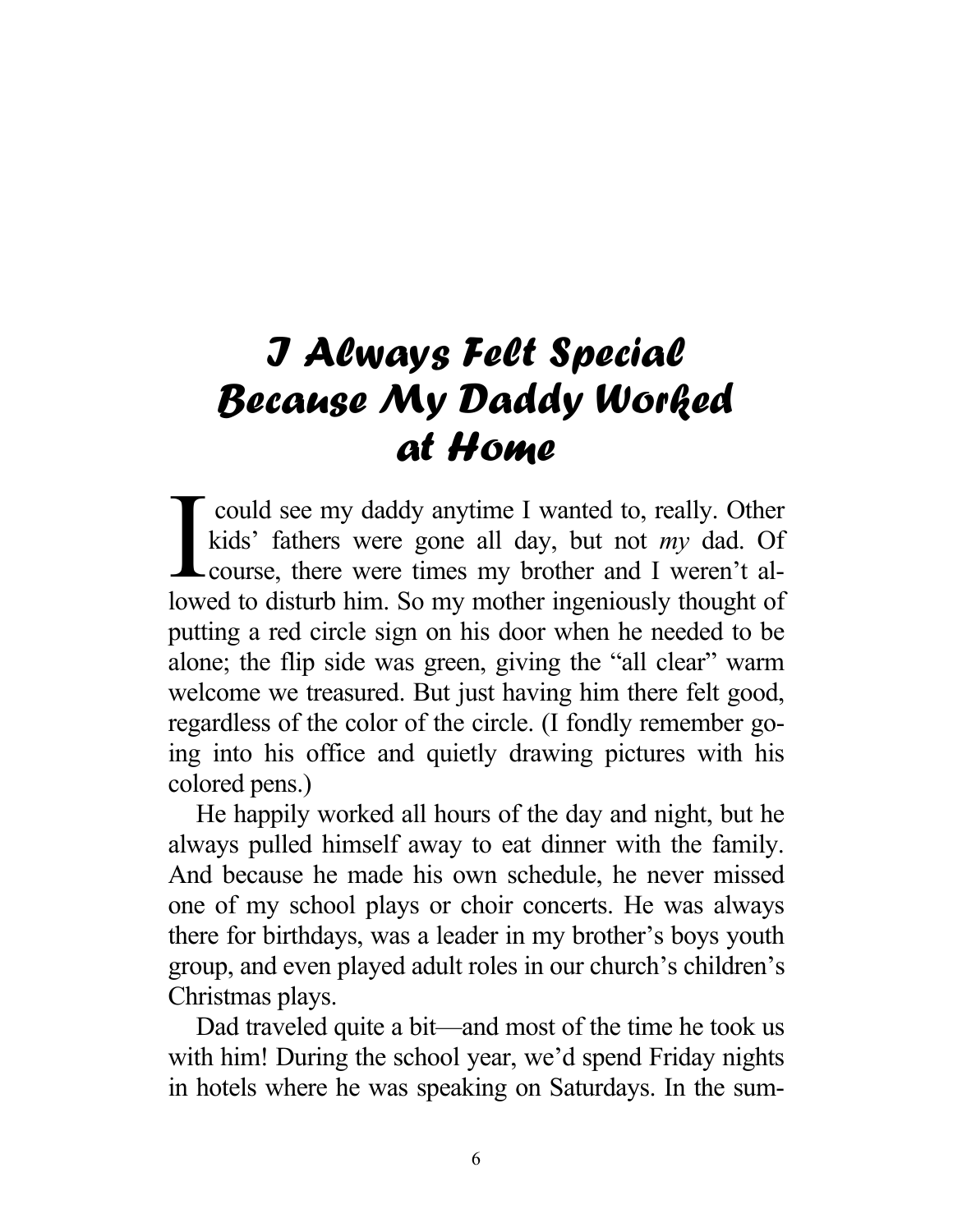mers, it was week-long trips to Wisconsin, Florida, and everywhere in between. Because of my dad's work, I traveled a lot more than most kids my age. And I thought it was great!

Considerable time has passed since then. I am now an adult, and I've taken on a lot of my father's positive productivity-related characteristics. I use my time wisely. I like being organized and enjoy solitude when I'm working. I've also developed his love of travel, having already been to more than half of the 50 states and several other countries. I've taken the teaching legacy from both of my parents a generation further, with my own teaching career. And, like my dad, I love being productive. I just wouldn't have it any other way.

Warmest wishes,

Jeanette M. Hensley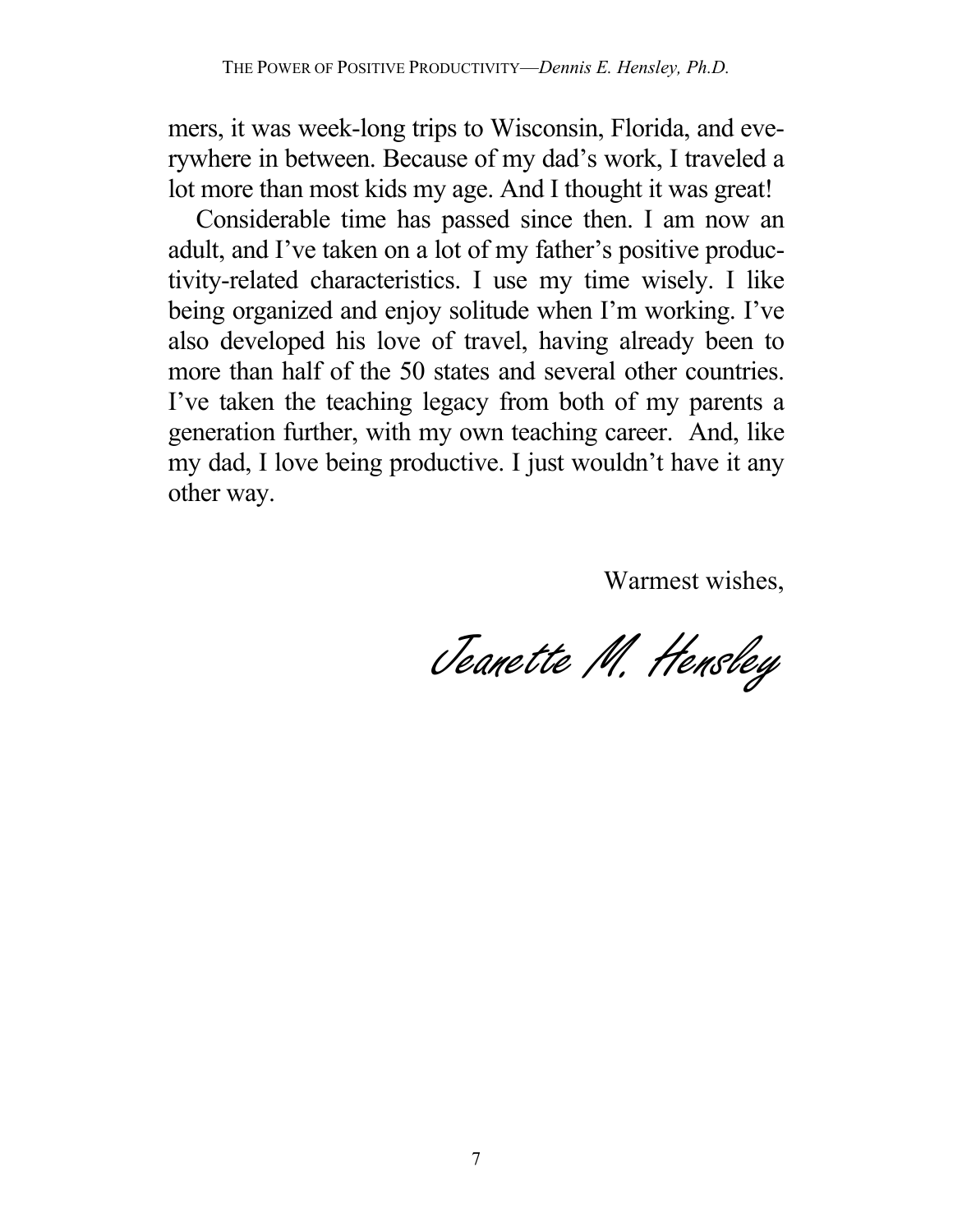*ust like everyone else, I have my share of challenges. However, I'm different in one respect: I usually accomplish more in one year than others accomplish in three. Why? I'm a positive producer and I love it."*   $\int\limits_{c}^{c}$ 

—Dennis E. Hensley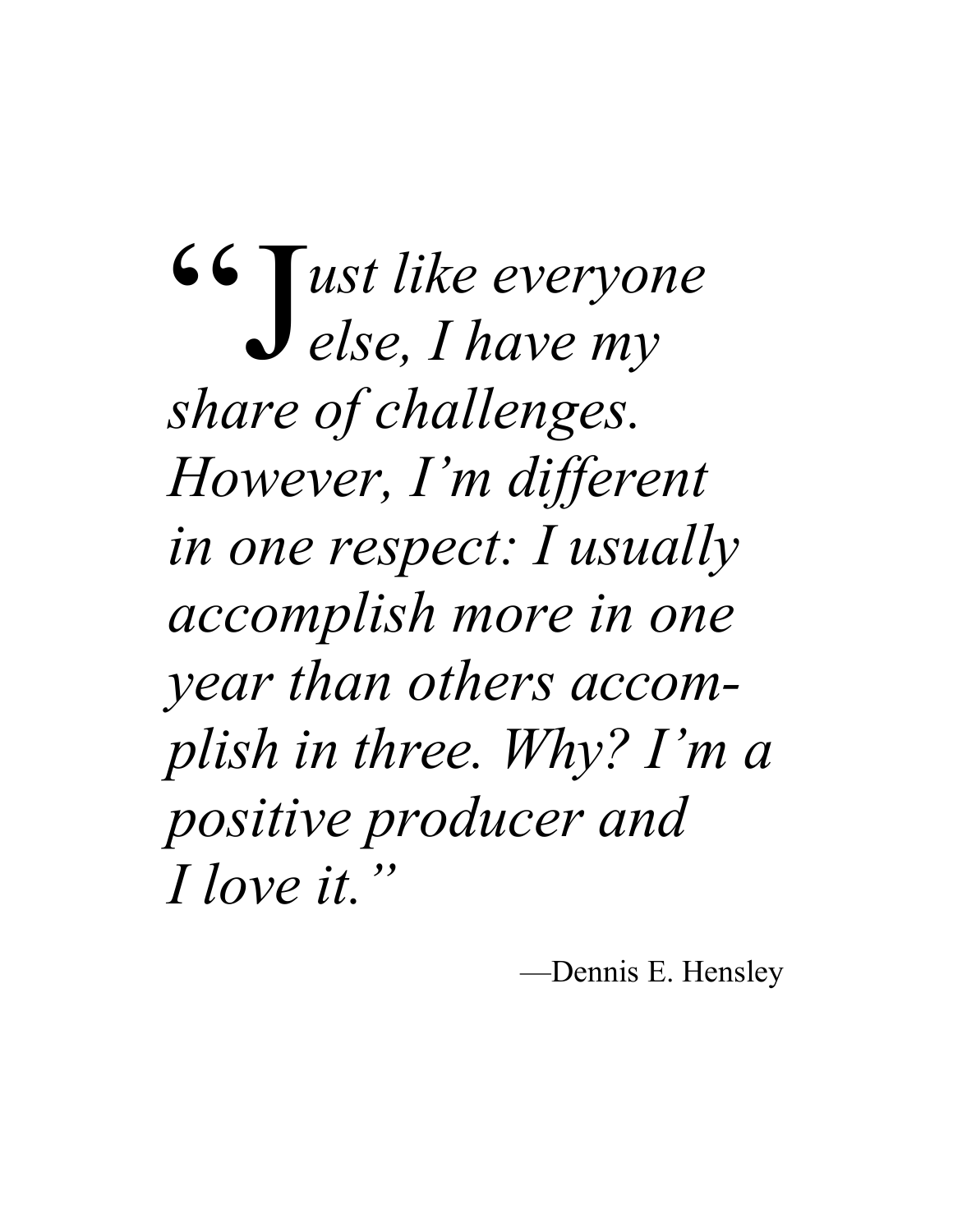## *Understanding the Power of Positive Productivity*

*"The power of positive productivity, when used to give meaning to one's life, to serve others, and to provide security and enjoyment to one's family and self, is something to aspire to every day."*  —Dennis E. Hensley—

ello, my name is Dennis…and I am a positive producer." And I don't drink, smoke, swear, or gamble. Now don't get me wrong. I'm not saying this because I think I'm better or more righteous than anyone else—I'm just busier than most and I have neither the time nor the inclination for such negative habits. 66 Helle

Granted, you could find plenty of people who would look at my life and point to habits of mine which might seem odd. For example, I seldom sleep more than six hours a night. I refuse to go on vacations that last more than five days. And I'm efficient and focused in my business activities―I don't like wasting time. I can't seem to do anything nonproductive "just for the fun of it" because, truth be told, my work is my fun!

Choose to be a participant in life, not just a spectator. We're all here to make a difference, not just sit on the sidelines and be entertained.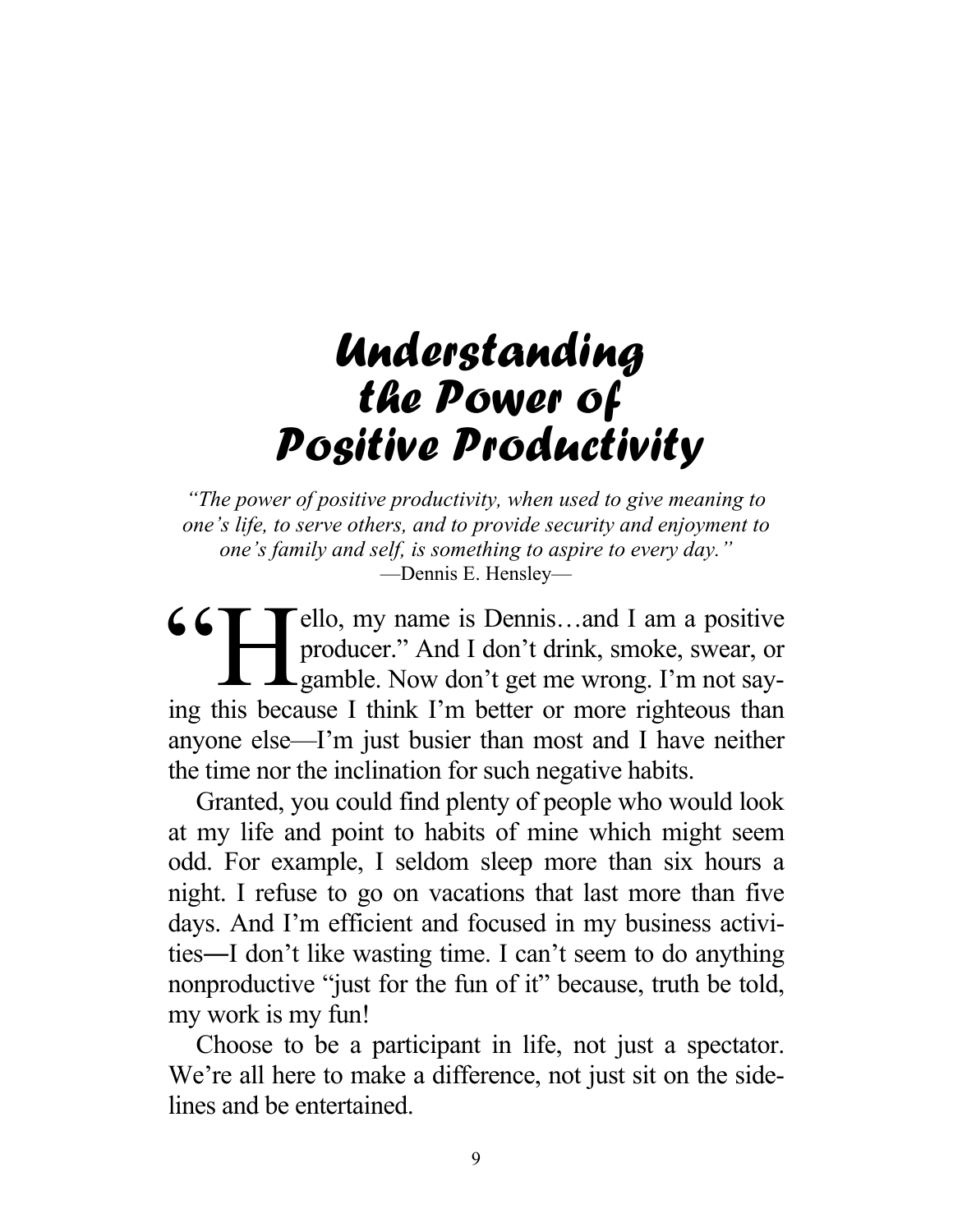Just like everyone else, I have my share of challenges. However, I'm different in one respect: I usually accomplish more in one year than others accomplish in three. Why? I'm a positive producer and I love it.

I left my parents' home in 1970 when I was 22 years old, just after finishing college. Since then, I have served two years in the U.S. Army, earned M.A. and Ph.D. degrees, got married, became a father and helped raise two children, wrote voraciously, including, among other things, more than 3,000 freelance articles, traveled to Asia, the South Seas, Europe, the Caribbean, and across America, became the owner of rental properties and other real estate holdings, was a guest lecturer at more than 60 colleges and universities, made appearances on numerous TV and radio talk shows, served more than 20 years as a church deacon and Sunday school teacher, taught English at the university level for many years, served as a staff columnist for five national magazines, and worked four years as a top-level member of a public relations department at an old-line college in the Midwest. I'm not telling you all of this to brag, but simply to say that I love to accomplish worthwhile goals.

Being a positive producer is a powerful force in my life. It gives me incentive, direction, purpose, drive, ambition, and a friendly competitive spirit. It also earns me recognition, gives me financial security, and provides all the niceties of life for me and my family.

Furthermore, I believe I do good work and that I'm a useful member of society—I contribute to it. I've been told that my writing teaches and entertains, and that my presentations provide hope and motivation. As an author, I do my best to share experiences, new approaches, and improved techniques, and according to the feedback I get, I believe I am helping others. I'm happy with who I am and what I do. I've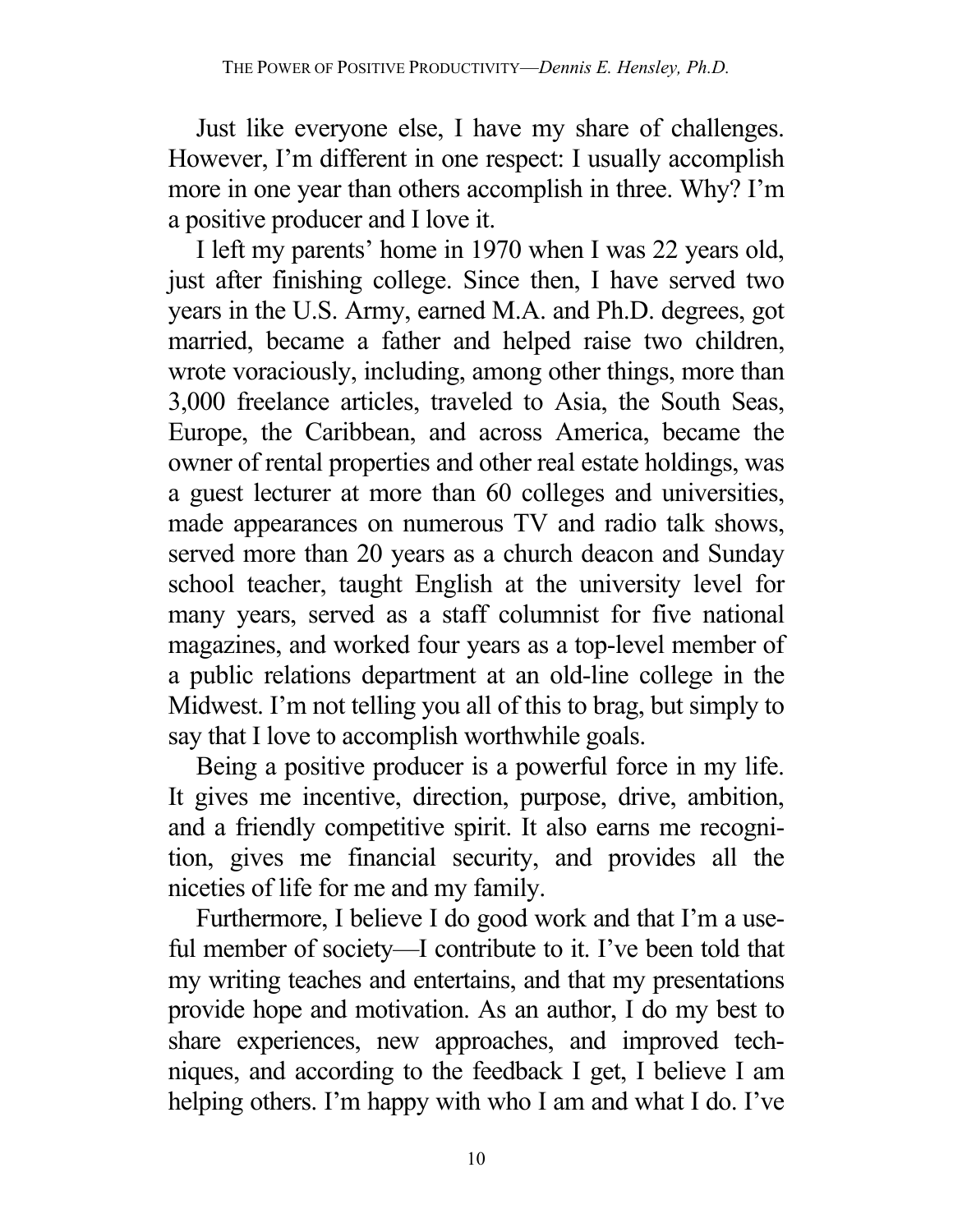even been told that my work is honest, helpful, and practical—and appreciated by others. I believe I live a great life, and you can too.

The world needs more positive producers. Before the age of the push-button society, the ability to work was something admired in a person, even expected. The Apostle Paul wrote in 54 A.D: "If any would not work, neither should he eat." A millennium-and-a-half later, in the 1600s, Captain John Smith instituted the same law when he and his followers set about to build a colony in New England.

Somewhere along the way, however, this basic belief, among many others, has been diluted. The more entitlement programs there are, the more people there are who will adopt the free-ride philosophy in place of the honest, hardwork approach to success.

In the U.S., a dear price has been paid for this change in attitude. Well-organized, ambitious, creative industrial nations now more competitively provide the world's steel, automotive, and electronic markets, while OPEC nations control a majority of the world's oil. Other countries are even providing more of the world's produce. The U.S. has lost some of its edge in world markets.

While people in the U.S. were talking about the need for a four-day workweek, longer vacations with pay, earlier retirements, and lower work quotas, they lost customers to those who rolled up their sleeves and worked harder. The work ethic grew weak and, as a result, people suffered.

Positive producers, as individuals, however, never suffer. They are generally too independent to be part of a labor union; hence, they seldom lose money because of strikes or layoffs. They are too ambitious to be limited by quotas or have goals set for them by someone else. They set their own goals, and make them high. They then go out and do what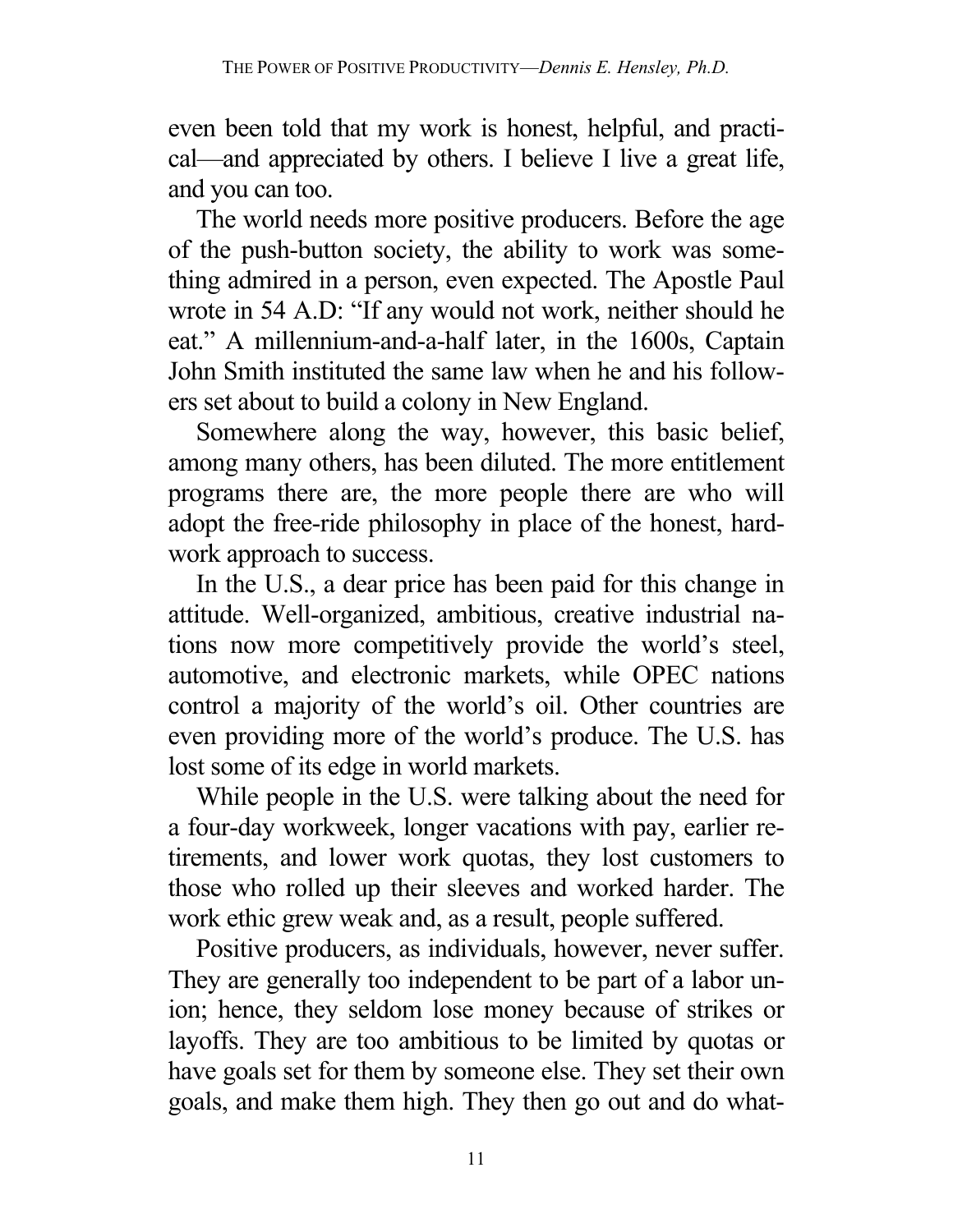ever it takes to reach them, and reap the rich rewards and other fine benefits the achievement of such goals provides.

Positive producers are strategists. They make their own game plans in life. They always know the score, too, whether it's kick-off, halftime, or the final play. No one catches positive producers off-guard. They always have a mentor or leader and a support group—people they can rely on—and a proven system of success for themselves and others to follow.

Positive producers are unmoved by and certainly not impressed with polls, trends, indicators, naysayers, or fads. Instead, they are doggedly bent on reaching their own personal goals. Whatever or whomever the masses choose to follow is of no concern to them; positive producers always maintain a single vision of personal direction. They thrive on being unique, influential, purposeful, and productive. Positive producers are masters of their own destinies.

The positive producer is not one to say, "Thank goodness it's Friday," because one day is as precious, important, and eventful as the next. In fact, the positive producer is always "on" regarding his work or mission. Famed author W. Somerset Maugham was once asked by a reporter how he had been able to write so many plays, short stories, and novels when it was known he spent only three hours a day working. "Young man," replied Maugham, "I *write* twenty-four hours a day; I only *type* three hours a day."

Researchers believe that only one person in four is a genuine positive producer. But being an exhausted, wornout worker is not the same as being a positive producer. Clergymen and psychiatrists hear confessions from so-called positive producers who, in reality, are simply disorganized crybabies. Unfortunately, since the overworked, disorganized person is the first (and often loudest) person to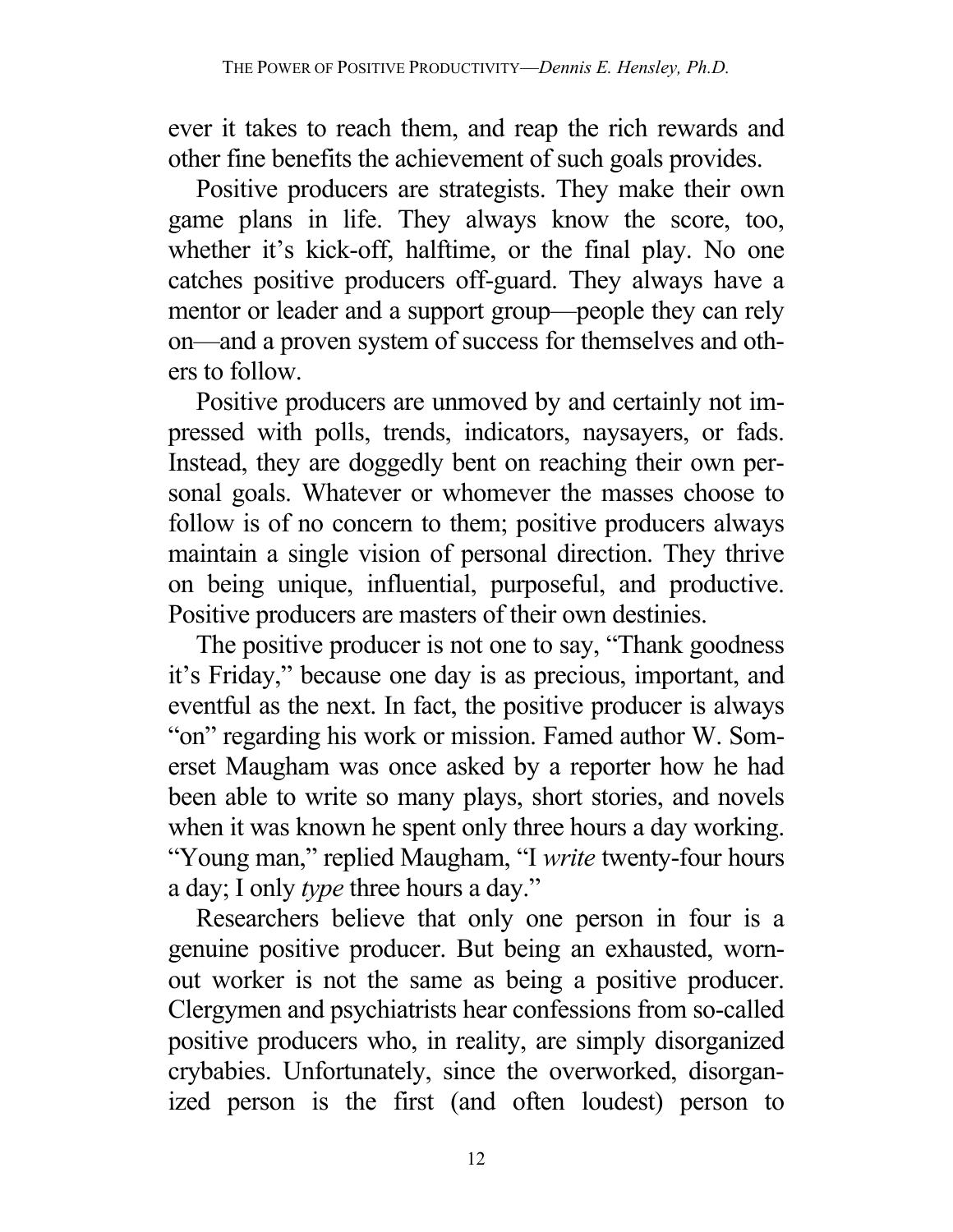complain, his or her traumatized condition is often held up as an example of the end-product of productivity. But the genuine positive producer doesn't need to visit a counselor. He or she just wouldn't feel comfortable lying down on a couch in the middle of the day!

Work helps define our sense of self-worth. If we feel we are doing good work and being appreciated by others, we also feel good about ourselves; we have a positive sense of self-worth. But there are many reasons why positive producers might be viewed in a negative way. Some people tend to put down or criticize those who are more successful than they are. Yes, jealousy does exist. And, unfortunately, it can lead to negative remarks from less ambitious people about the positive producer's lifestyle and work patterns. Honest, hardworking people have become such a rare breed that they are often looked upon as suspicious characters. This usually leads to distrust and perhaps even harassment—until the consistency of a positive producer's fine character and success wins the doubters over.

The world needs people with spunk, energy, ambition, and a great work ethic, even though some put this down. Many of the critic's ideas stem from the best of intentions. They want to help people better deal with stress or reevaluate their lives, or learn to be less apprehensive about life's challenges. Nevertheless, these ideas often serve only as an excuse from the reality that people generally identify themselves, to a large extent, with the work they do and the things they accomplish.

Consider how introductions are often made. After someone learns your name, that person usually asks, "And what line of work are you in?" or "Who are you with?" This is why some people feel greatly alienated after they retire; they have been separated from their jobs or businesses and their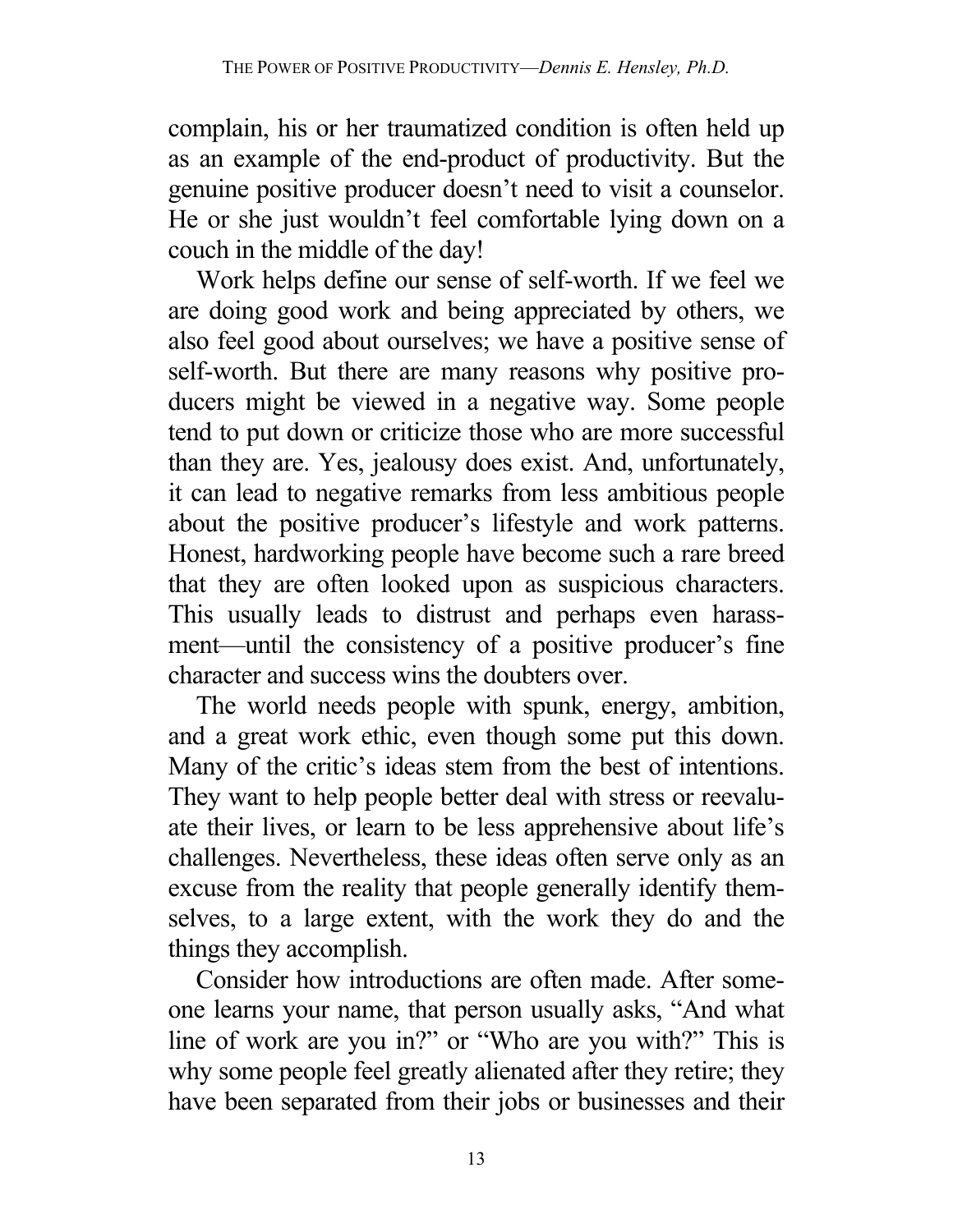life's identities. No matter how much we may joke or complain about it, we all need to be doing some kind of productive work. It gives us a sense of purpose and a feeling that we can make a difference. To fail at one's work is to fail at achieving security, recognition, money, respect, and responsibility. Nothing can hide the power of positive productivity.

This book presents a counterargument to those who espouse that steady, challenging work is something negative and needs to be avoided. We'll explode that myth, and you'll learn how you can work at an incredible pace, yet stay in excellent health, enjoy your family, remain highly respected in your community, and be happier about who you are and what you are doing.

Unfortunately, there are people who are so preoccupied and obsessive about their work that they eventually become nervous wrecks. They can't say no to anyone; they are unable to relax; and they are afraid they won't be able to measure up to some obscure standard they believe others have set for them. These people, much like drug addicts or alcoholics, need professional help. They are not normal; and, in truth, they *are* suffering. The harried worker on the verge of a nervous breakdown is not a positive producer.

Positive Productivity is gratifying. It gives meaning to life, a greater opportunity to serve others, and provides increased security and enjoyment for our families and ourselves. And those are just some of the many benefits of being a positive producer.

Take a long, hard look at your own personal work ethic and productivity. If you'd like to improve upon them, this book can help you do so. If you are not happy with your current productivity, you'll learn the tips and techniques needed to change it.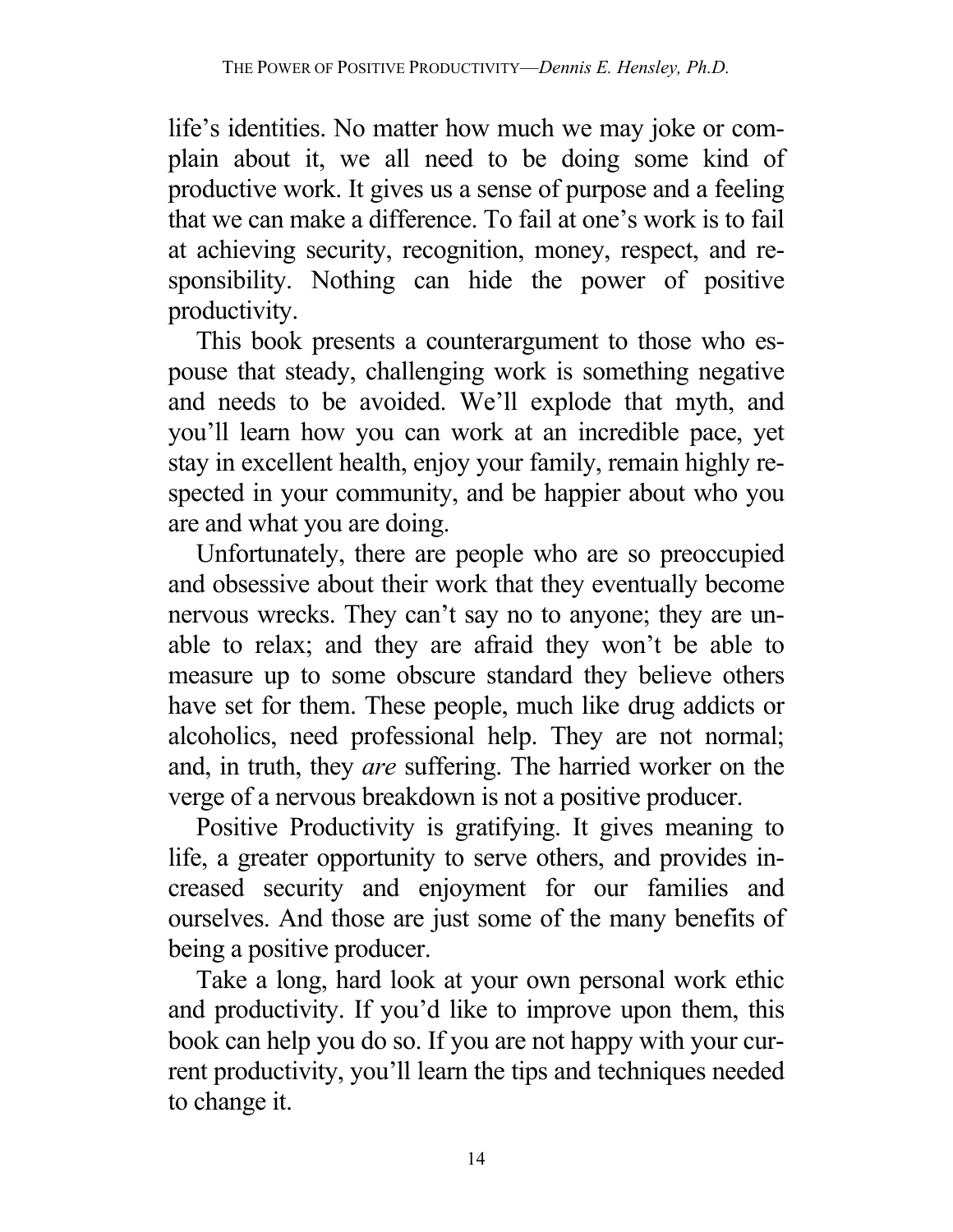We'll examine the traits of positively productive people and why many of them gravitate toward independent business ownership. We'll also evaluate some of the published commentaries on stress to see if they are accurate about a person's capacity for sustained work.

In addition, we'll also look at the benefits to be gained by becoming a positive producer, and explore ways in which you can maintain your newly established productive pace without sacrificing any important aspects of your social, family, and religious commitments. If you are at a stage in life where you want to accomplish more, earn more, and be needed and respected more, then this book could be the beacon to guide you out of the storm of just-being-busy frustration.

Working simply for the sake of working is a waste of human potential—just ask anyone who has worked hard and not gotten anywhere. It's all too easy to be busy and broke, no matter what field you may be in. But working for the sake of advancing yourself and the society you live in will have a positive effect on you and those around you. There's a big difference between simply being busy and being a positive producer.

There is a proverb that says, "He who plows and plows but never plants seed does not reap." This book shows you how to plant the seeds of leadership skills, sound work practices, and building positive human relations, which will grow and bear fruit when you invest time in nurturing them. That's positive productivity, and that's what this book is all about.

To gain an overview of the qualities of a positive producer, take a look at *The Positive Producer—At a Glance* on the next page.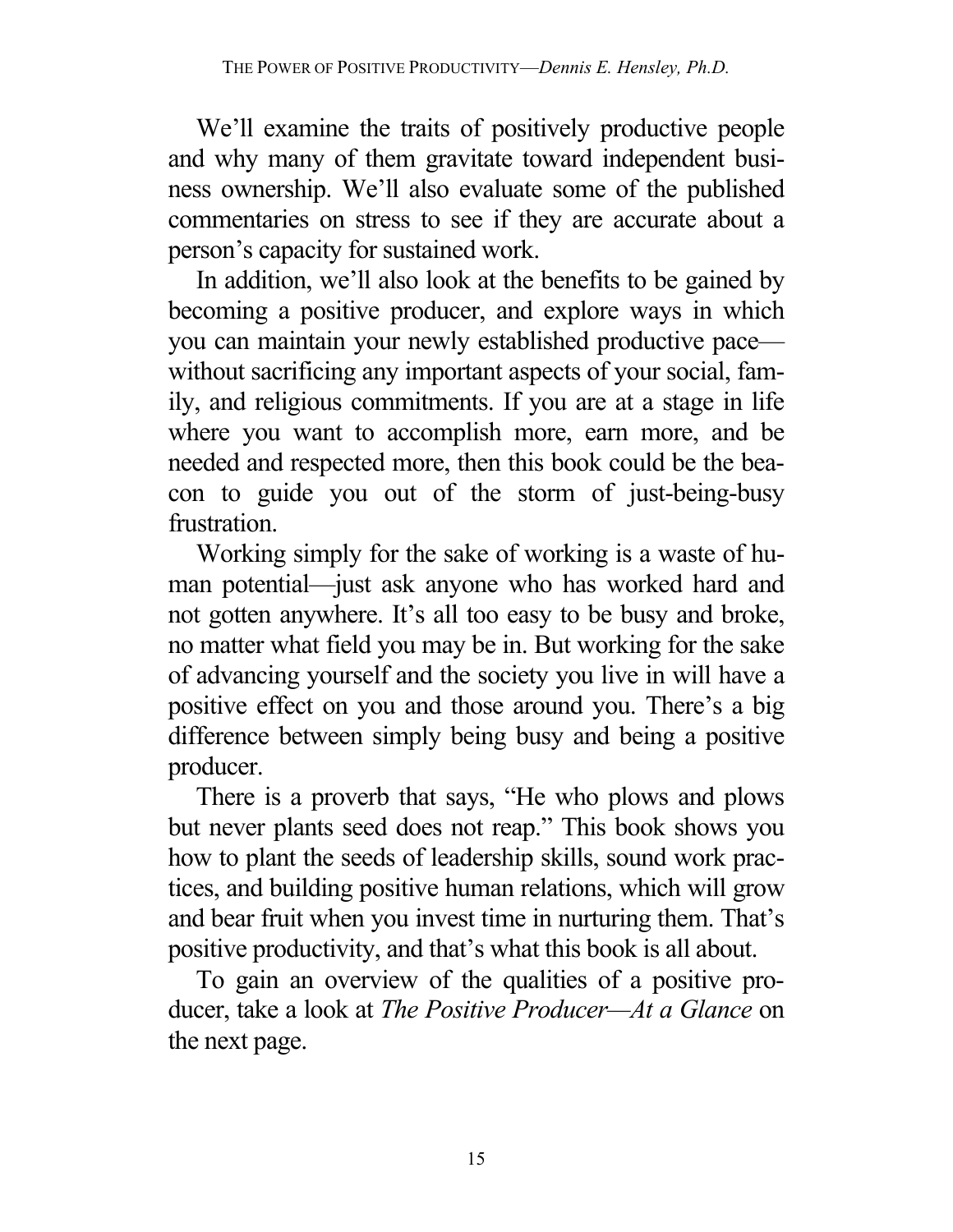## *The Positive Producer —At a Glance*

- Open-Minded
- Extremely Fair
- Always Learning
- Innovative
- Resourceful

*AMBITIOUS ORGANIZED CONFIDENT CARING EAGER & ENERGETIC SECURE COMPETITIVE MOTIVATED USEFUL & HELPFUL HAPPY & JOYFUL PROGRESSIVE A TEAM PLAYER* 

- A Servant Leader
- A Self-Starter
- A Challenge-Overcomer
- A Dedicated Worker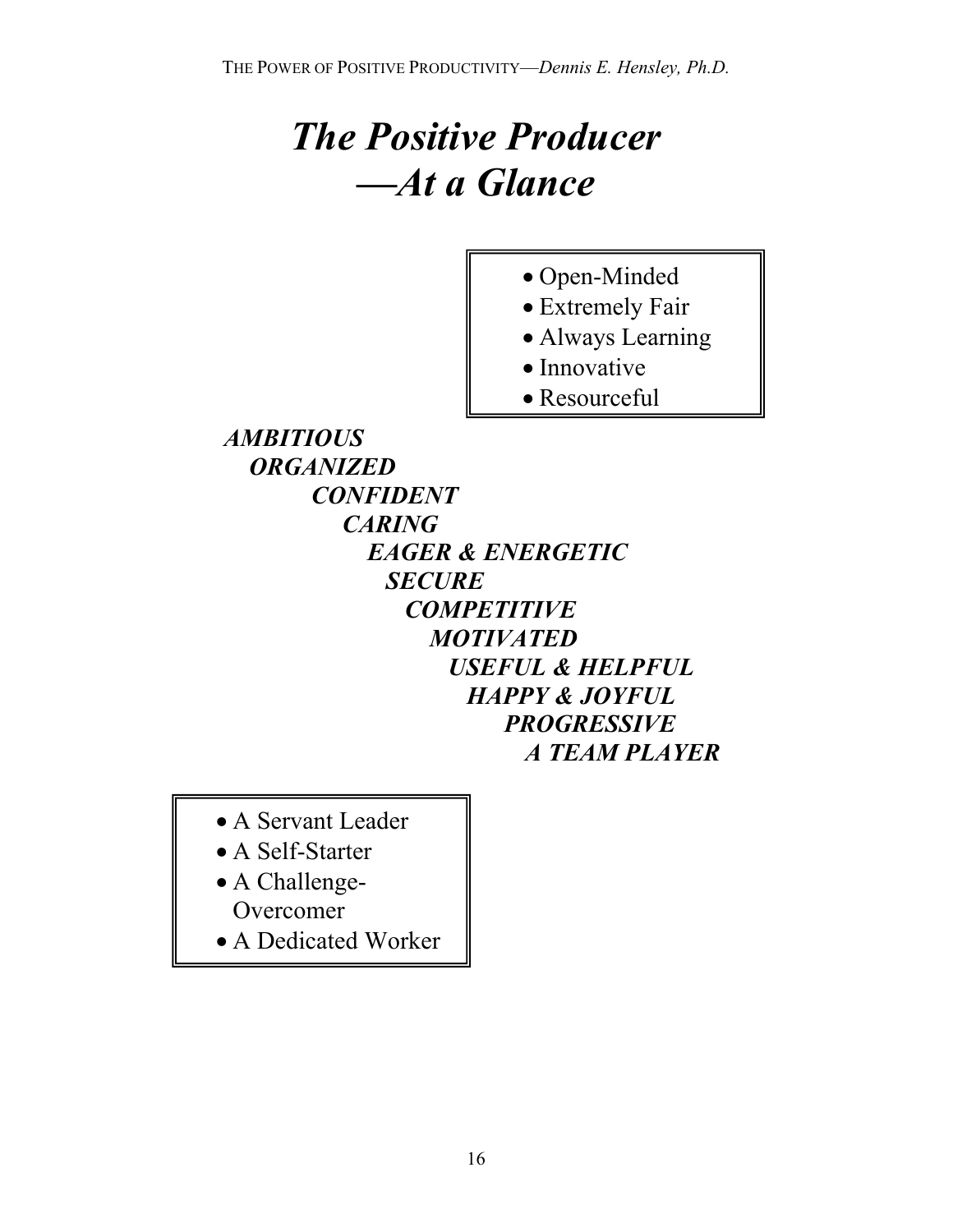*hoose to be*   $66/$ *a participant in life, not just a spectator. We're all here to make a difference, not just sit on the sidelines and be entertained."* 

—Dennis E. Hensley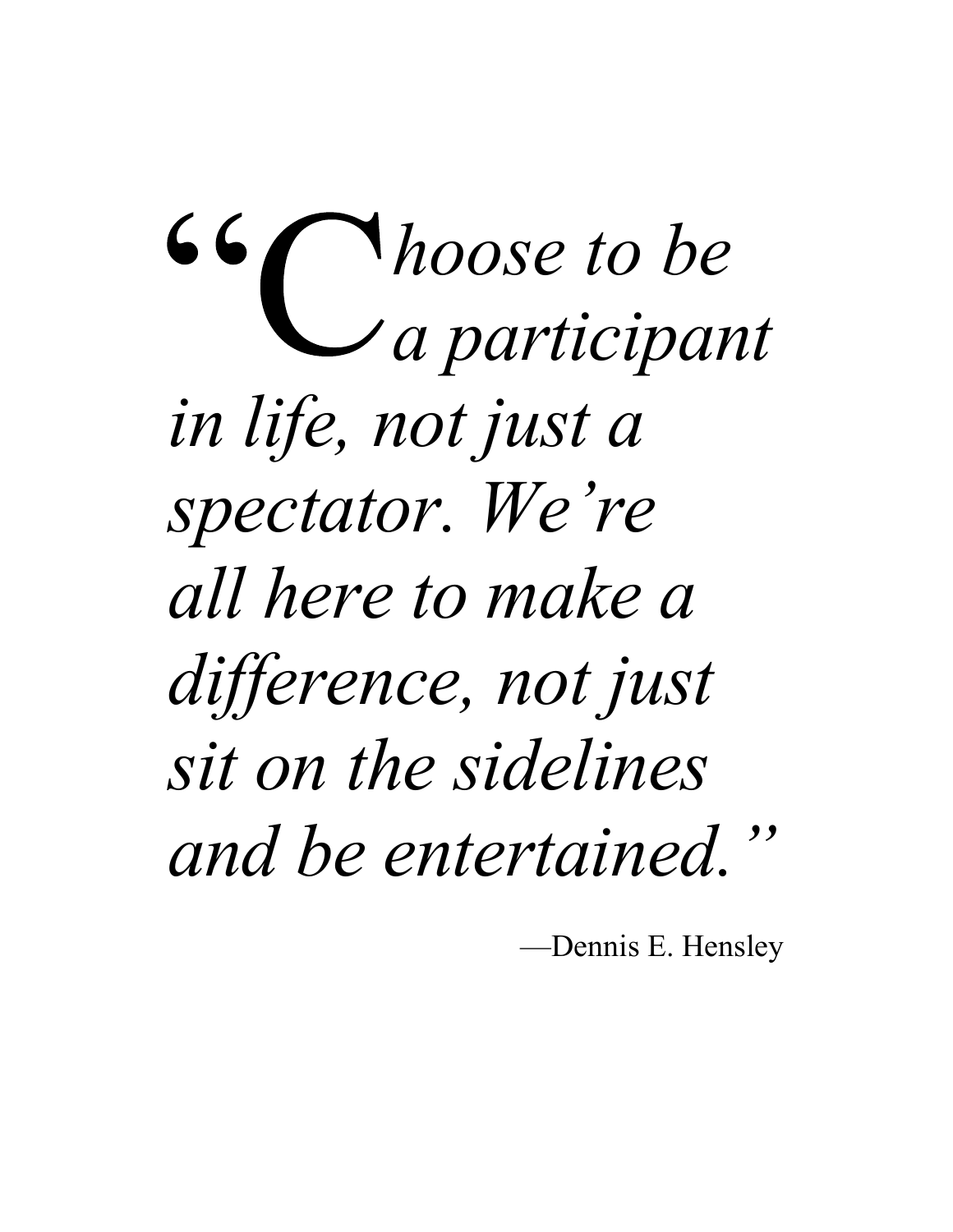*n a free enterprise system, we are limited only by the size of our dreams and the amount of work and number of positive producers we put into our organizations."* 

—Dennis E. Hensley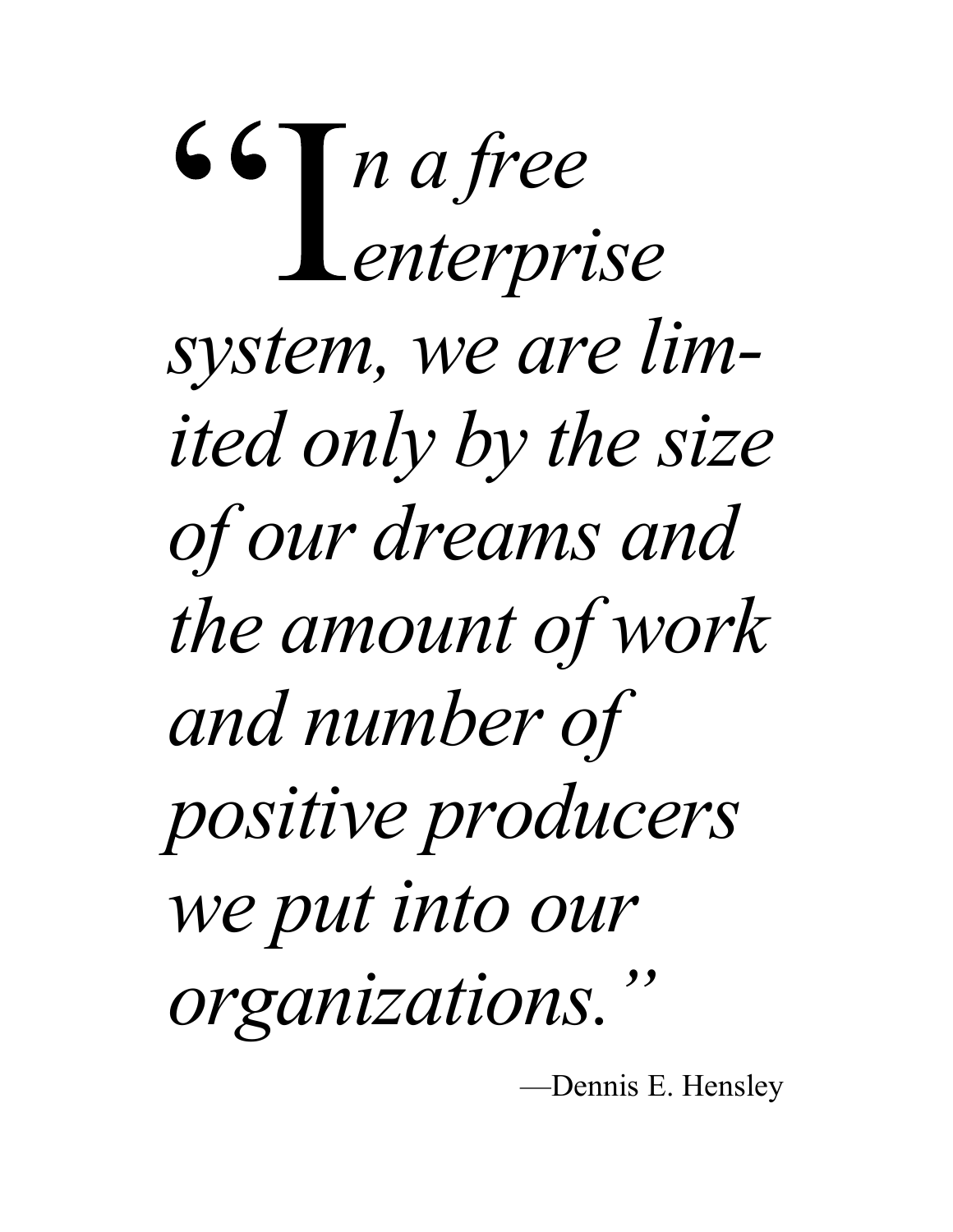# **—***1***—** *Developing an Art of Work*

*"People who really dig into their work, without being concerned about their current circumstances or the outcome, are the ones who later reap rich rewards."*  —Dennis E. Hensley—

or several years I worked as editor-in-chief of a magazine for graduates of a small, mid-western college. From time to time, the editorial board and I would poll our readers to discover what they liked best about our publication—our front-page articles, feature stories, the photographs we ran, our sports reports, or our ads. The results of these surveys always came back to us with the same opening response, phrased in one form or another: "My favorite section of your magazine is the last page, where the alumni news is printed." Form

I've talked with dozens of other editors of college magazines, and they've told me their surveys elicit the same response. Why is this? People simply want to see what their old friends have accomplished in life and learn about the contributions they've made so far. Perhaps this will inspire them to do more than they've already done.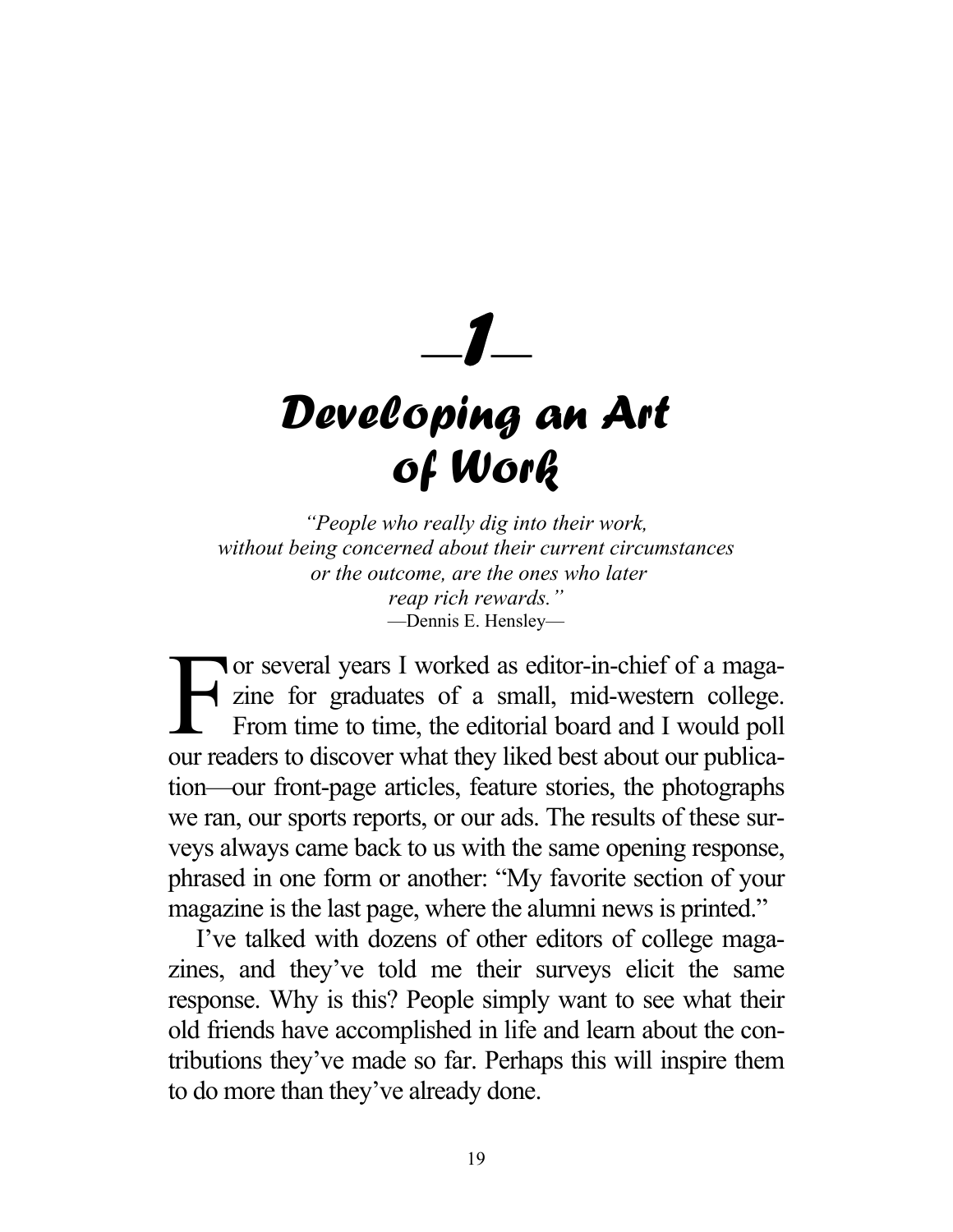If you are in the habit of reading your college alumni news, or if you've ever picked up one of those "Where Are They Now?" booklets at your high school class reunions, you've probably already discovered something interesting. Although everyone listed had a similar beginning (same age and graduation year, and many of the same teachers), no two lived identical lives, nor did they achieve the same levels of success and hapiness!

For example, you observe that of the two boys who were co-captains of the football team, one is a successful business owner who loves what he does and works long hours at it. The other is a construction worker, who, compared to many people, earns very good money, but he hates the work and, therefore, won't put in the extra hours to move up in his occupation. Of the two girls who graduated at the head of the class, one is a doctor who loves helping people. The other is a corporate manager who's anxious to leave the office every day. Of your two closest friends, one is a disgruntled vice president of a computer company, while the other became a happy piano teacher.

Why are there such vast differences in the outcomes? Why is there such a tremendous variation in the levels of happiness and success? Why would there be such a wide range of achievement?

Sure, all of your friends may be working and supporting themselves and serving society in useful occupations. But how have some of them been able to gain wealth, influence, personal freedom, and happiness, while others seemingly have had to settle for routine jobs and run-of-the-mill lives? Simply put: *Each person had a different attitude toward work, and that's what has largely shaped his or her life.*

We all want to be successful and happy, and some of us want to be more influential, so we can make more of a dif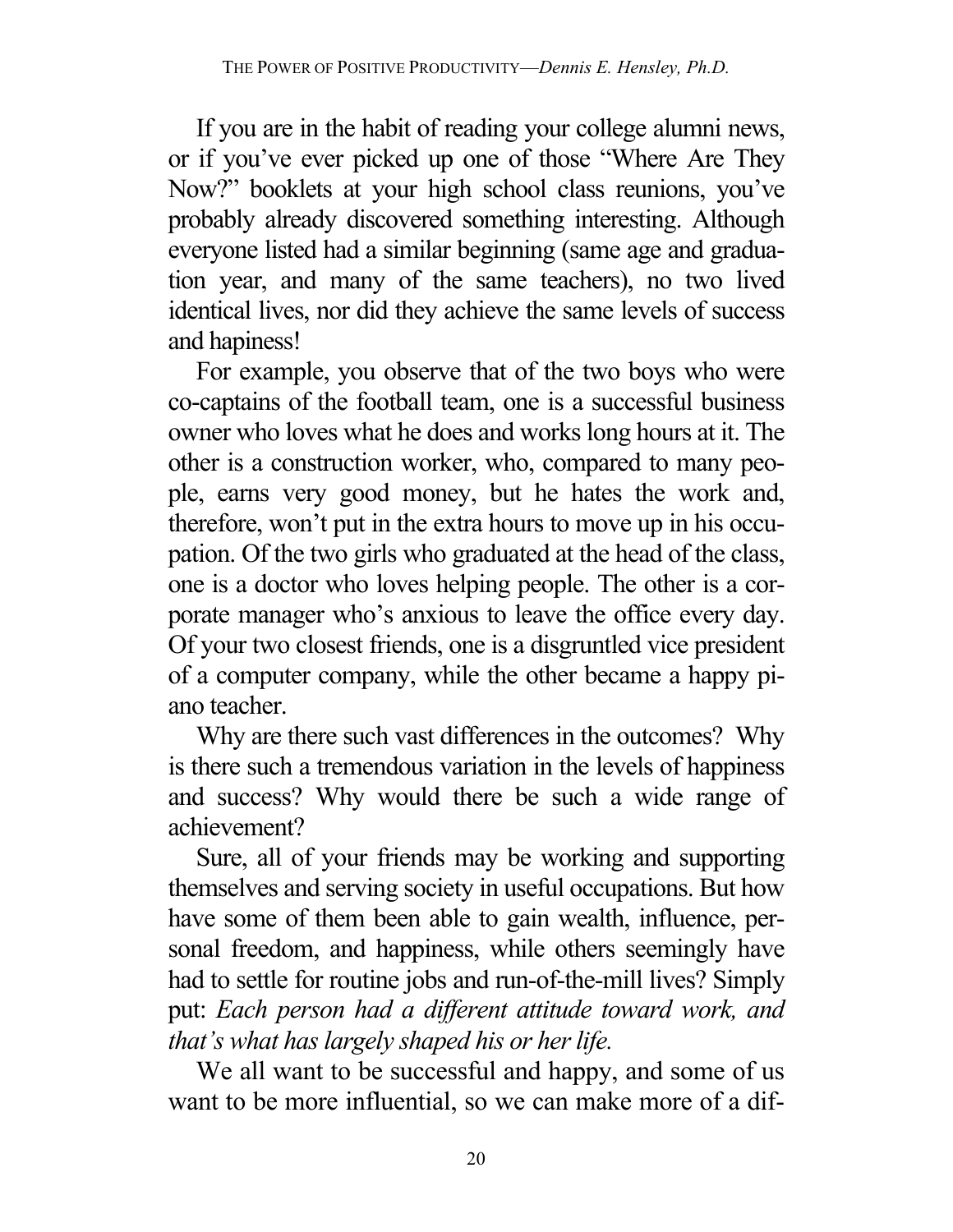ference. "Every human being with a healthy will to live has a natural drive for power, a drive that goes beyond his need for mere survival," says Dr. Arnold A. Hutschnecker, M.D. "It is an urge to unfold as much of his inert potentials as his courage will allow, and a wish to gain recognition that aims to give back to the world what he has received from it, possibly more."

However, fulfilling that drive requires hard work. The typical saga is the challenging story of super-achievers people who were convinced they could accomplish anything if they were given enough freedom in which to do their work. Even folk heroes like John Henry, Pecos Bill, and Paul Bunyan were all people of strength, whether a "steel drivin' man" or a giant lumberjack. We've always admired those who could roll up their sleeves, dig in, get their hands dirty, and achieve the seemingly impossible.

As Dr. Hutschnecker puts it, "…Today's culture sets a high priority on achievement. The need to excel is a conditioned process deeply ingrained in us from childhood. The philosophy of 'making good' is evident as a driving force in a society that has coined the phrase 'the sky's the limit.'"

We observe our former classmates and current peers with curious interest and we are eager to know who is making good and who is not. Many times, unfortunately, by comparison, we are also ranking and judging ourselves probably putting ourselves down, which is only selfdiscouraging. The question you need to ask of yourself is, "Am I growing and accomplishing more than ever before?" Compare yourself only with yourself.

### **An Attitude Toward Work—***You Need to Love It!*

In a free enterprise system, we are limited only by the size of our dreams, and the amount of work and number of posi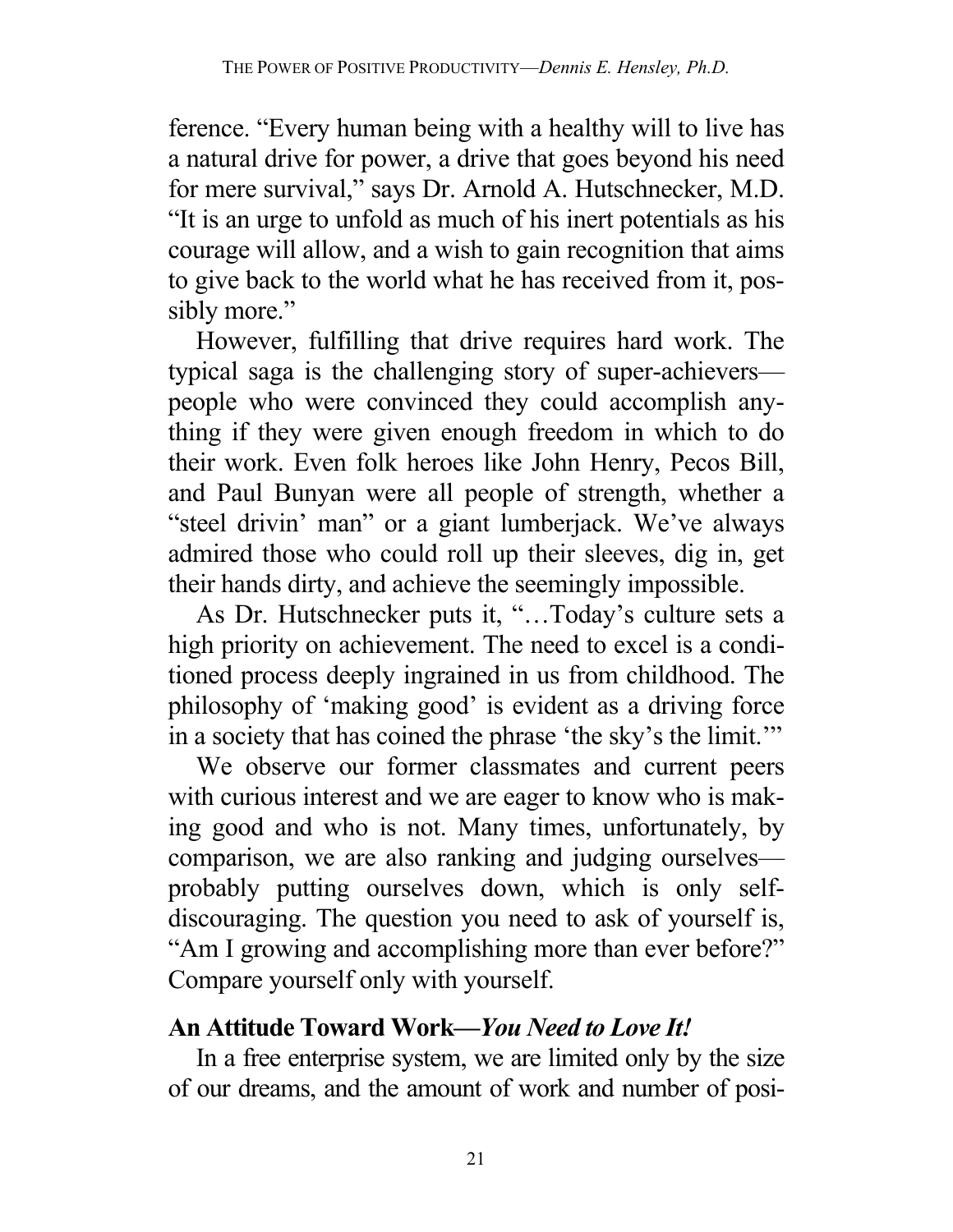tive producers we put into our organizations. For example, just walk into the doorway of the Henry Ford Museum in Greenfield Village, Dearborn, Michigan, and glance at the huge photo on the wall. Seated around a campsite are three friends: Harvey Firestone, Thomas Edison, and Henry Ford. Each had been a poor boy with a burning desire and a tremendous love of hard work, while being smart enough to leverage with others. As a result, they all became industrial magnates worth millions.

 Men like Firestone, Edison, and Ford had the same natural desire for success and influence that you and I have. They knew what they wanted, and they were willing to work with passion to get it. They were the real-life "steel drivin' men." And, thanks to their efforts, many of us were given a better way of life. They certainly gave back more to the world than they ever received from it.

But in providing all of us a better way of life, these industrial giants also did something subtle, yet monumental, to society's work ethic. The cars, airplanes, light bulbs, tires, assembly lines, and laborsaving devices they created gave the world something it never had before—easier or more comfortable ways to travel and accomplish other things. And we do rather enjoy it.

In fact, various innovators did all they could to manufacture more creature comforts. Electric vacuum cleaners made broom sweeping a thing of the past; refrigerators did away with handling ice; telephones and the internet allowed for instant communication; and gas and electric ranges and microwave ovens forever put an end to chopping wood for cooking stoves.

Along with the influx of these laborsaving devices, a new attitude was developed about enjoying an easier life. The most frequently heard phrases after World War II were, "It's gonna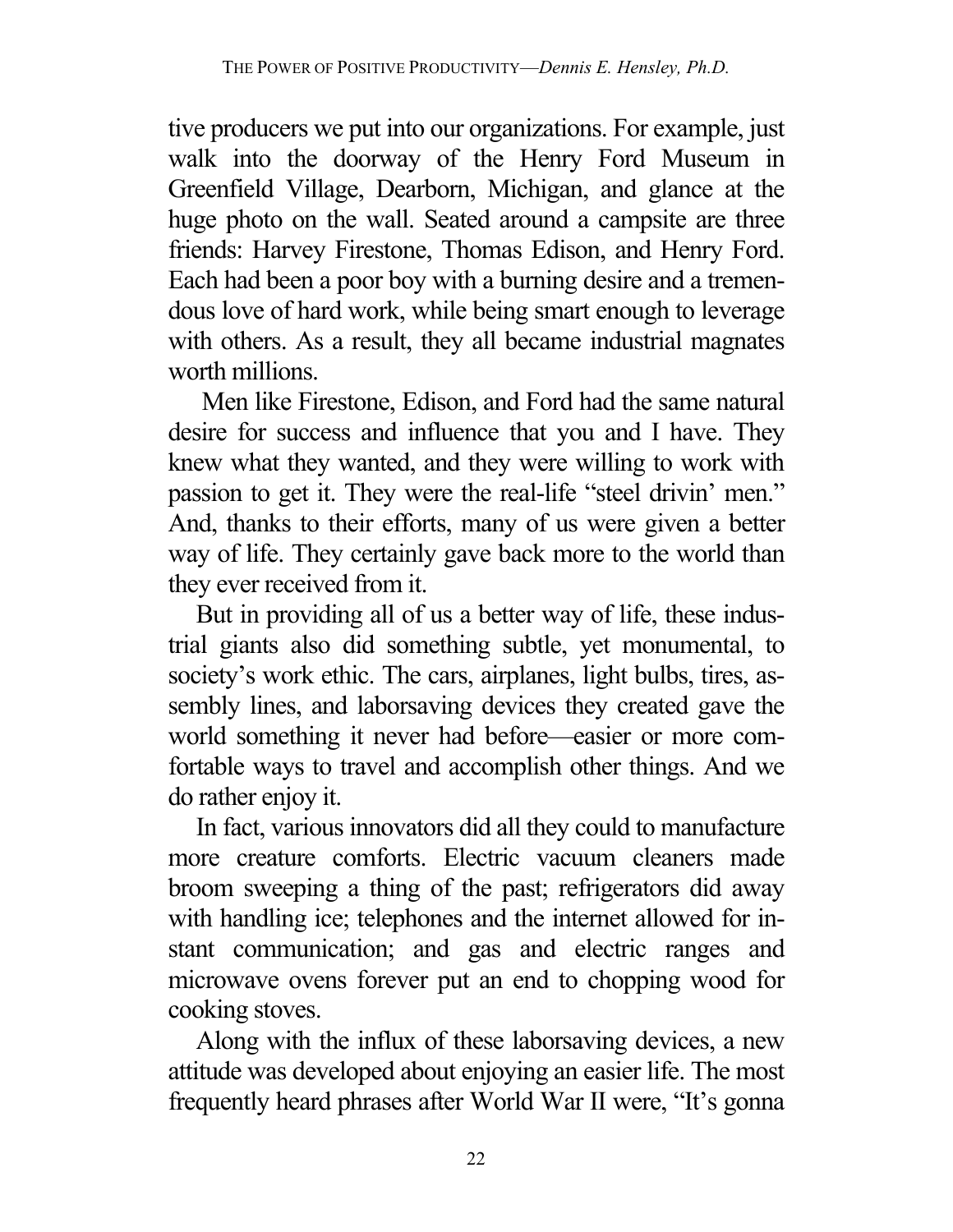be better for my kid. He's not going to have to work the way I always had to. He's gettin' an education. He'll have 'the good life."

And so it was that many of us who grew up in the 1950s my generation—were *given* way too many things. We didn't work to earn money to buy our toys; we were *given* toys. We got them on our birthdays, at holidays, at school report card time, as rewards for sitting quietly during religious services. And some of us even got our way just because we saw a toy in a department store window and threw a tantrum until our parents gave in and bought it. Before too long, we began feeling that we were entitled to even bigger things.

Back then, we didn't worry about paying for things. We knew Dad worked *somewhere* and he seemed happy; so we let his money pay our way. It was a great life…until we graduated from high school or college and were told that we needed to find a job.

"What! Work?" we protested. "You've got to be kidding! We don't work; we receive. That's what you've reared us to  $do$ "

But told to work we were. And, as always, when we weren't given our toys, or our livelihood, on a silver platter, we threw a tantrum. Back in the mid-to-late 1960s, we marched with signs, tore up college campuses, burned military draft cards, grew our hair long, and called law enforcement officers unkind names. Some of us even ran off to hide away in communes in other countries.

So, what was gained by this rebellion against the traditional work ethic? Where are we now? It's the  $21<sup>st</sup>$  century and we're experiencing fluctuating unemployment, slow economic growth, stock market reactions, and dangerous lows in productivity. By letting our work muscles get flabby, we've allowed others to challenge our championship rankings.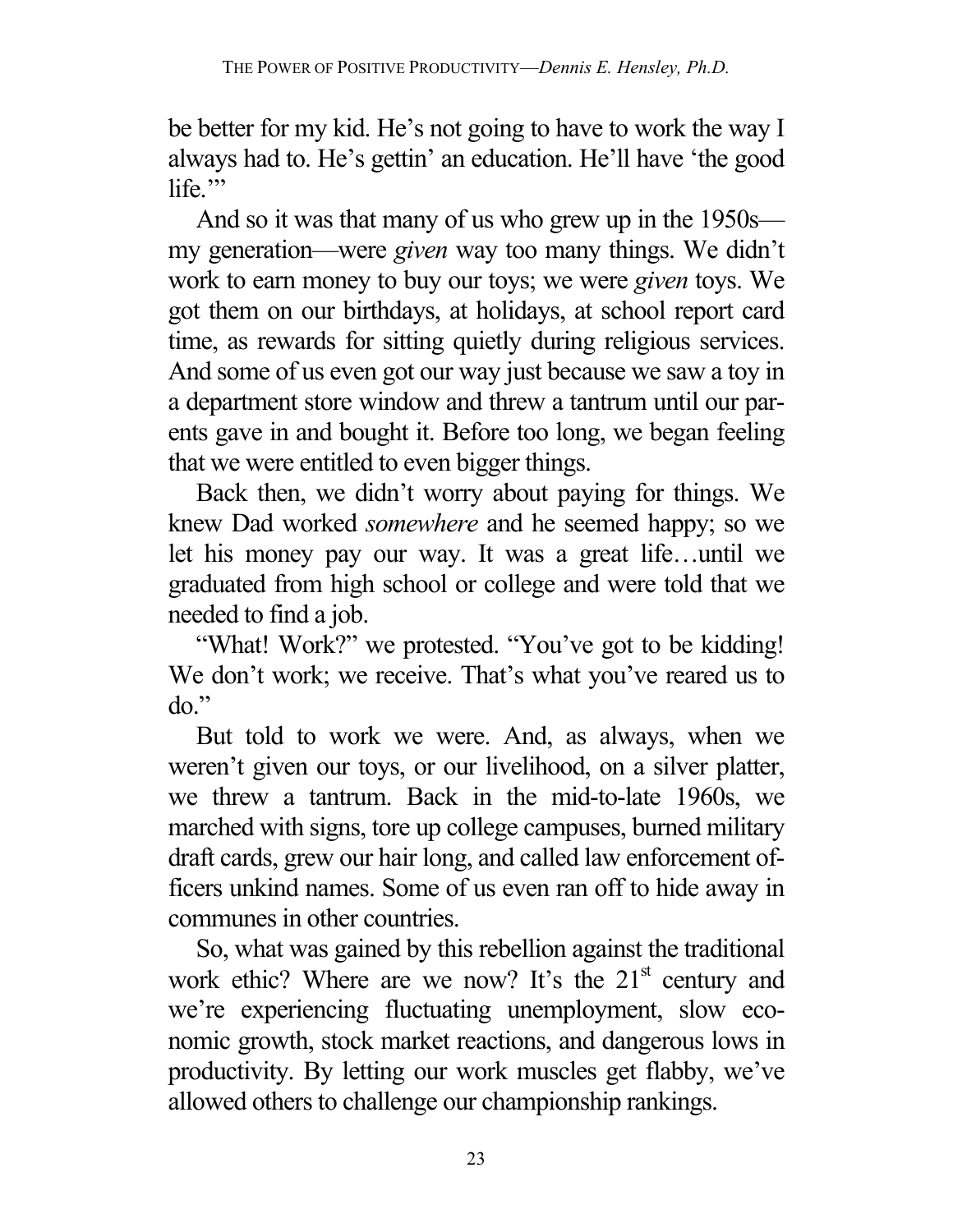### **Regrouping—***Strengthening the Work Ethic*

According to the dictionary, work ethic refers to a belief in the moral benefit and importance of work, and its inherent ability to strengthen character.

Fortunately, at least in some areas, things are beginning to show signs of swinging back toward an honest day's work for an honest day's pay. Some unions are accepting cuts in their current contracts to avoid further layoffs. Lawyers are advertising their services in direct competition with each other, and some are reducing their high fees to remain competitive. Some young doctors are doing house calls; a number of recently ordained ministers are not charging fees above their salaries for weddings and funerals; and there are teachers who are volunteering to sponsor student activities without asking for a raise or "released" time.

These are positive steps, but they remain more rarities than common practice. A great many people remain who are still depending upon others to watch out for them or to do their share of the difficult work. They've forgotten or, perhaps, never knew how to work hard and be independent. About 25 percent of the people have not forgotten how to work hard, nor have they lost any of their self-respect or control of their personal lives. They are the positive producers. They are working hard, enjoying every minute of it and, as a result, living a better life.

"Enjoying it?" you ask.

Yes, that's right. Not only are they enjoying what they are doing, they are also helping society advance. It's a great system.

"But…but I've heard that people who work a lot are neurotic," some may respond.

You may be aware of the claims being made by some socalled experts in the field who say that hard workers are mentally ill, copping-out on life, or are engaging in an escapist's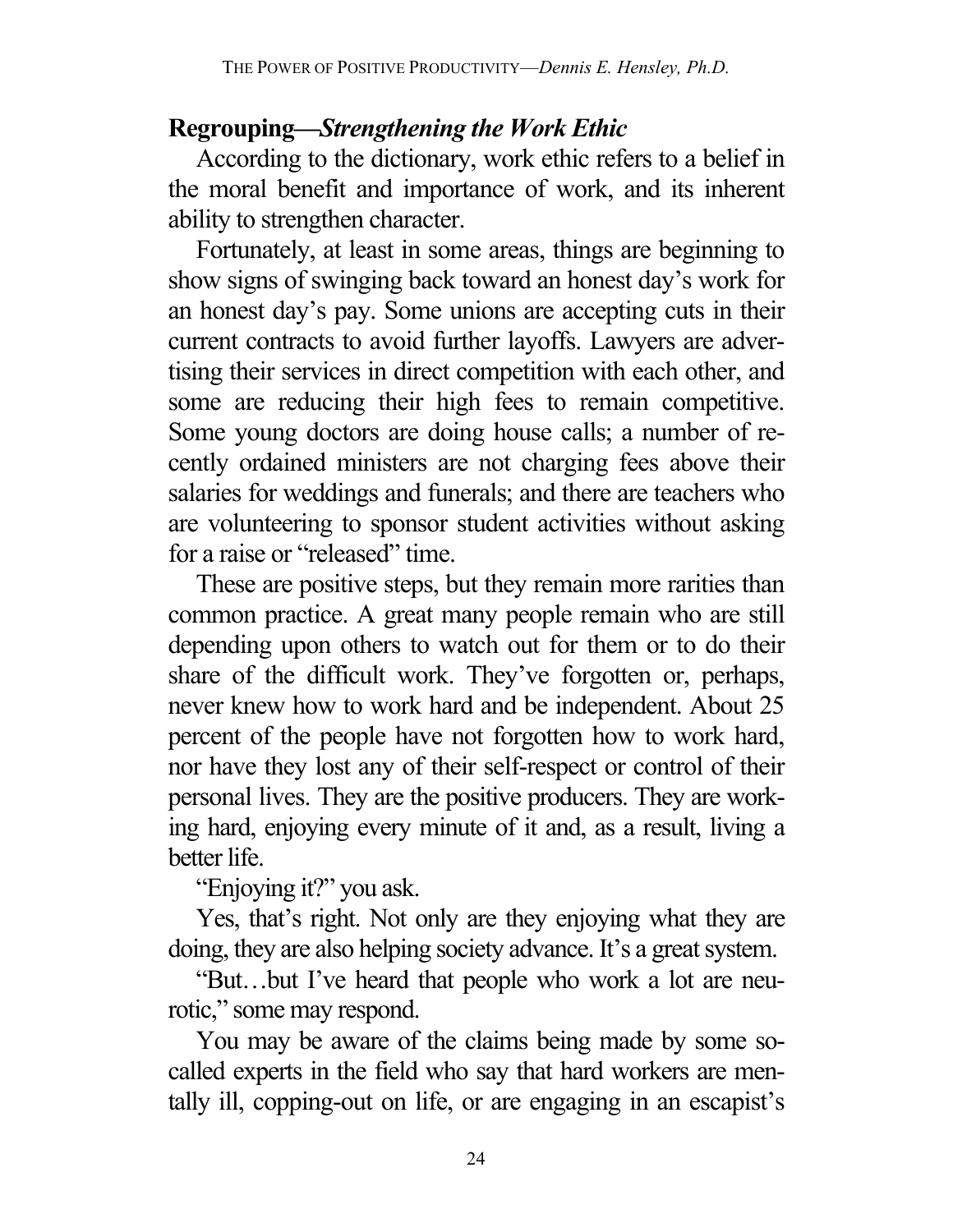fantasy…and any number of other negative descriptions. But what they are really talking about is extremism, or those who might better be called negative producers—people who are frantic and way out of balance—who harm their marriages and family lives because of their obsession with work. Some call them workaholics, which is not a healthy or happy state in which to be. I am not denying that such a condition can develop; my argument, however, is that negative labeling for all people whose habit is to work a lot is both misleading and incorrect. All the successful people I know or have read about are positive producers.

My father founded three companies—an artificial eye laboratory, a contact lens company, and a traditional eyeglasses business—and he was president of all three simultaneously. He certainly didn't do it by watching TV! In fact, he still had time to be our scout leader, coach our ball teams, run the church's orphan care fund, and serve as president of the local Optimist Club. He was a balanced, well-organized, positive producer, but definitely not frantic.

John Drake, author and work ethic consultant, perfectly describes today's frustrated worker. He says this person is working for someone else; he or she is someone who never leaves the office on time and has incredible feelings of anger built up inside. Drake confesses that this was a profile of himself until he resigned from his job at a giant human resources consulting firm, moved to Maine, and started his own business.

Yes, being a positive producer working for someone else can, indeed, be a frustrating experience. It doesn't give the worker a chance to control matters, increase personal income beyond a certain point, or change lives to the magnitude an expansive business owner can. However, this does not imply that hard work, in and of itself, is bad. Quite frankly, I would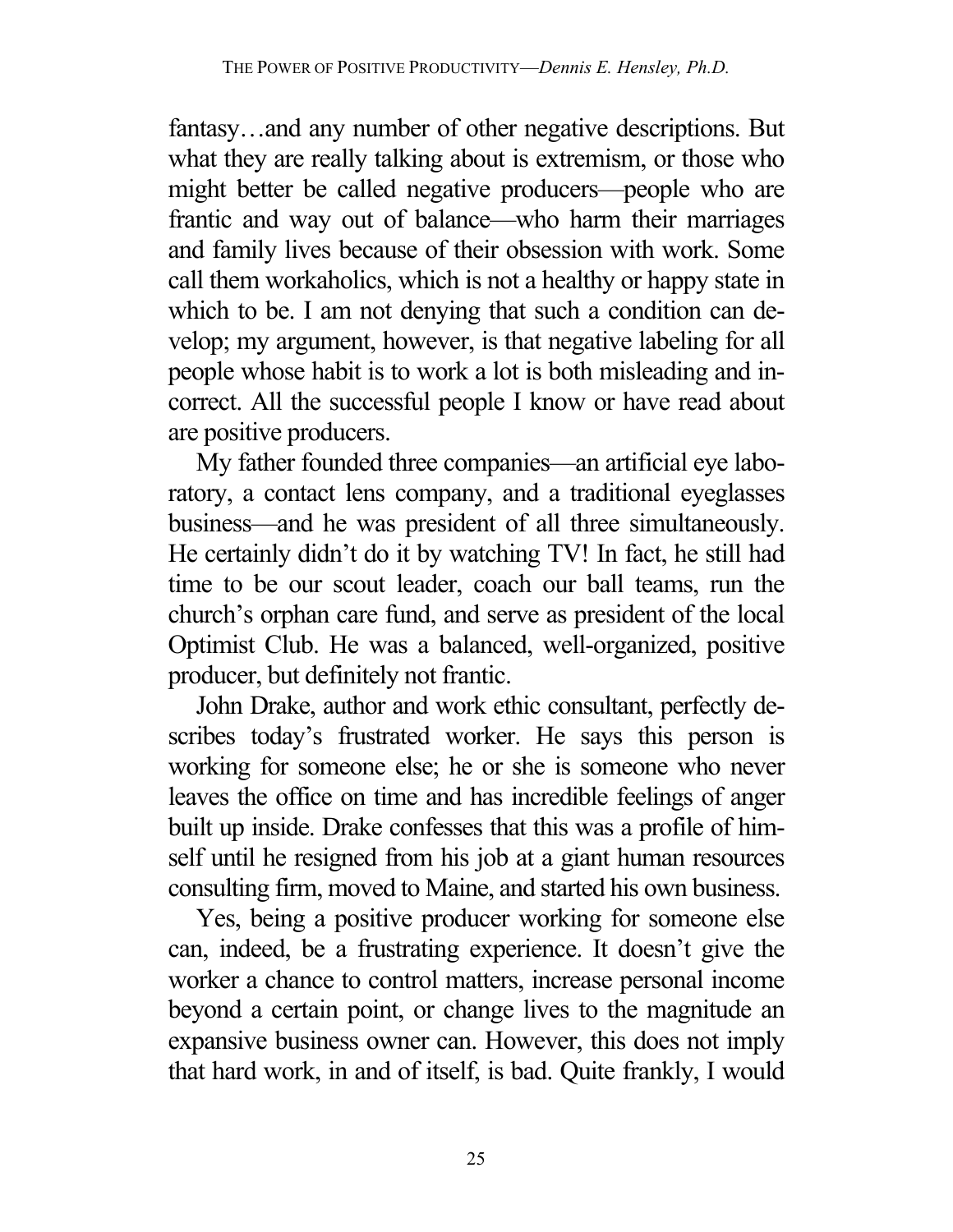have quit Drake's job and gone out on my own too. I admire him for that.

The 25 percent of people who qualify as positive producers would probably feel the same way I do. A positive producer is someone who believes in a positive work ethic. That person's foundational belief is that hard work is good for the individual, his or her family, and the society in which the producer lives and to which he or she contributes.

Some researchers have actually discovered that hard work is something that helps keep people healthy. In a feature article titled "Bored to Sickness" in *Psychology Today* magazine, it was noted that men who worked 55 or more hours a week were in much better health than those who worked a standard 40-hour workweek. For example, physicians who worked 55- 70 hours a week were far healthier than unionized assembly line workers who put in only 40 hours.

"Despite the burden," reported *Psychology Today*, "doctors were most satisfied with their work. They ranked low in depression, anxiety, and irritation, and reported few cases of poor appetite, insomnia, or similar stress-related physical problems. Assembly-line workers were at the other extreme. Most of them worked normal hours at a regular pace and had little responsibility. Yet, they were the least satisfied with their workload and they complained about depression, poor appetite, insomnia, and other physical problems."

The article cited research done by the University of Michigan which proved that, more important than workload, pressure, and other external factors, job satisfaction appeared to be the key in keeping workers healthy. The positive producer is healthy, whereas the person working at a monotonous job is a more likely candidate to be wearing the label "neurotic."

If these researchers are correct—and I'm convinced they are—we then see that the key to a good work record is job sat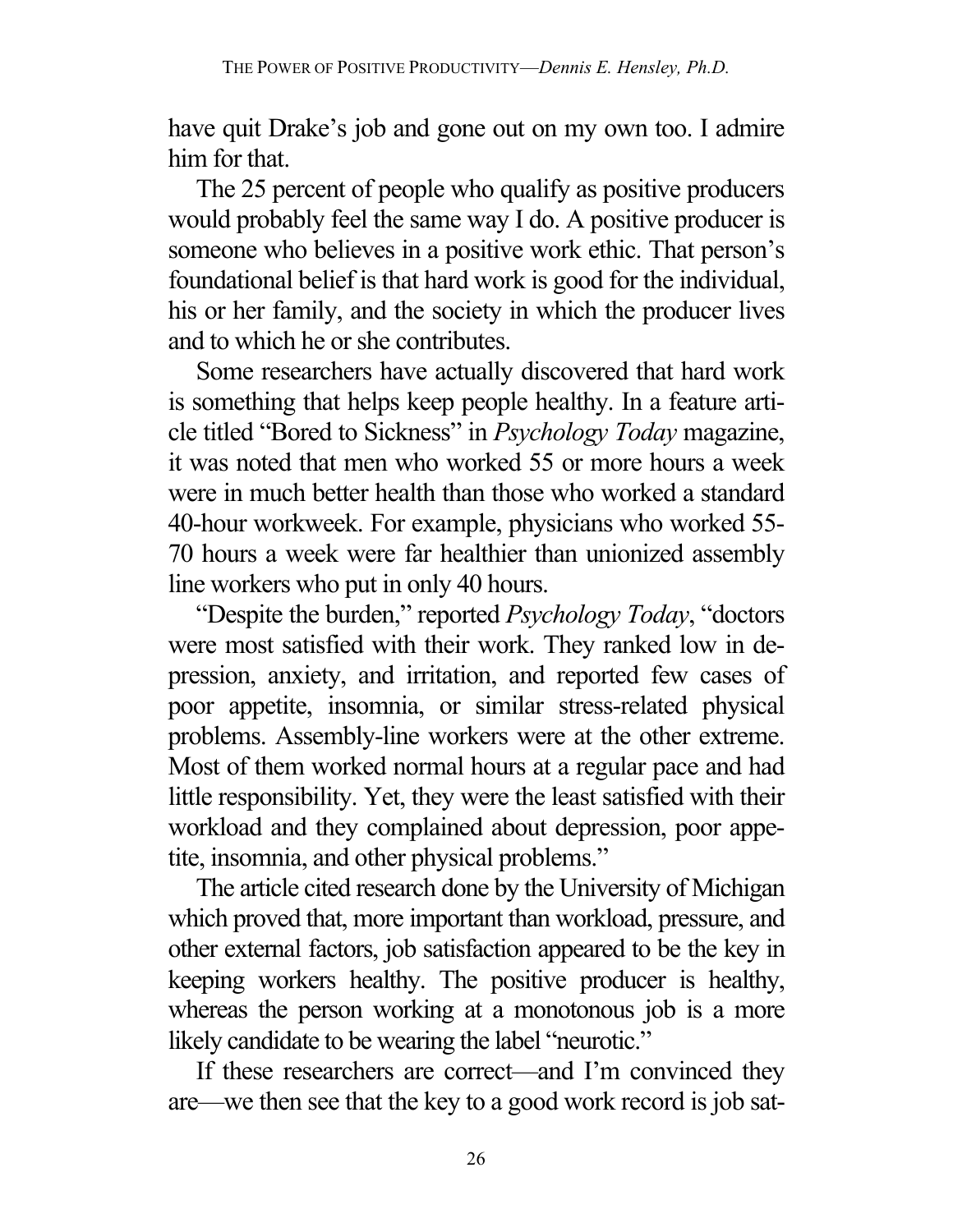isfaction. And the keys to good health and personal happiness are linked to job satisfaction too.

But how do we know whether we are satisfied with our career or business? If we earn enough money to emulate the people seen in television commercials, doesn't that imply we are satisfied? The people in the commercials seem to be satisfied; and since we brush with the same kind of toothpaste they do, drink the same brand of coffee, wash with the same soap, wear the same watches, drive the same cars, and sneeze into the same kind of tissues, shouldn't we be as satisfied as they seem to be? Well, if you think so, there's an "oceanfront" property in Arizona on which I'd like to quote you a good price!

No, career or business satisfaction cannot be measured simply by income. In fact, the variables that determine satisfaction are so diverse from person to person that only you can judge for yourself how satisfying your career or business is. So sit down with a pen and a clean sheet of paper and make an analysis summary of your current career or business.

#### **Analyzing Your Potential—***for Success*

The 16 questions below will help you begin seriously evaluating both yourself and your attitude toward your career or business—whether you work for someone else or yourself and your personal development. You can think of more personalized questions to add to the list as you go along.

| 1. Are you staying current in your field? | Yes No |  |
|-------------------------------------------|--------|--|
| 2. Do you anticipate and plan for change? | Yes No |  |
| 3. Do you accept constructive criticism?  | Yes No |  |
| 4. Do you have a personal work ethic?     | Yes No |  |
| 5. Are you a disciplined worker?          | Yes No |  |
|                                           |        |  |

6. Do you use common sense in making decisions? **Yes No**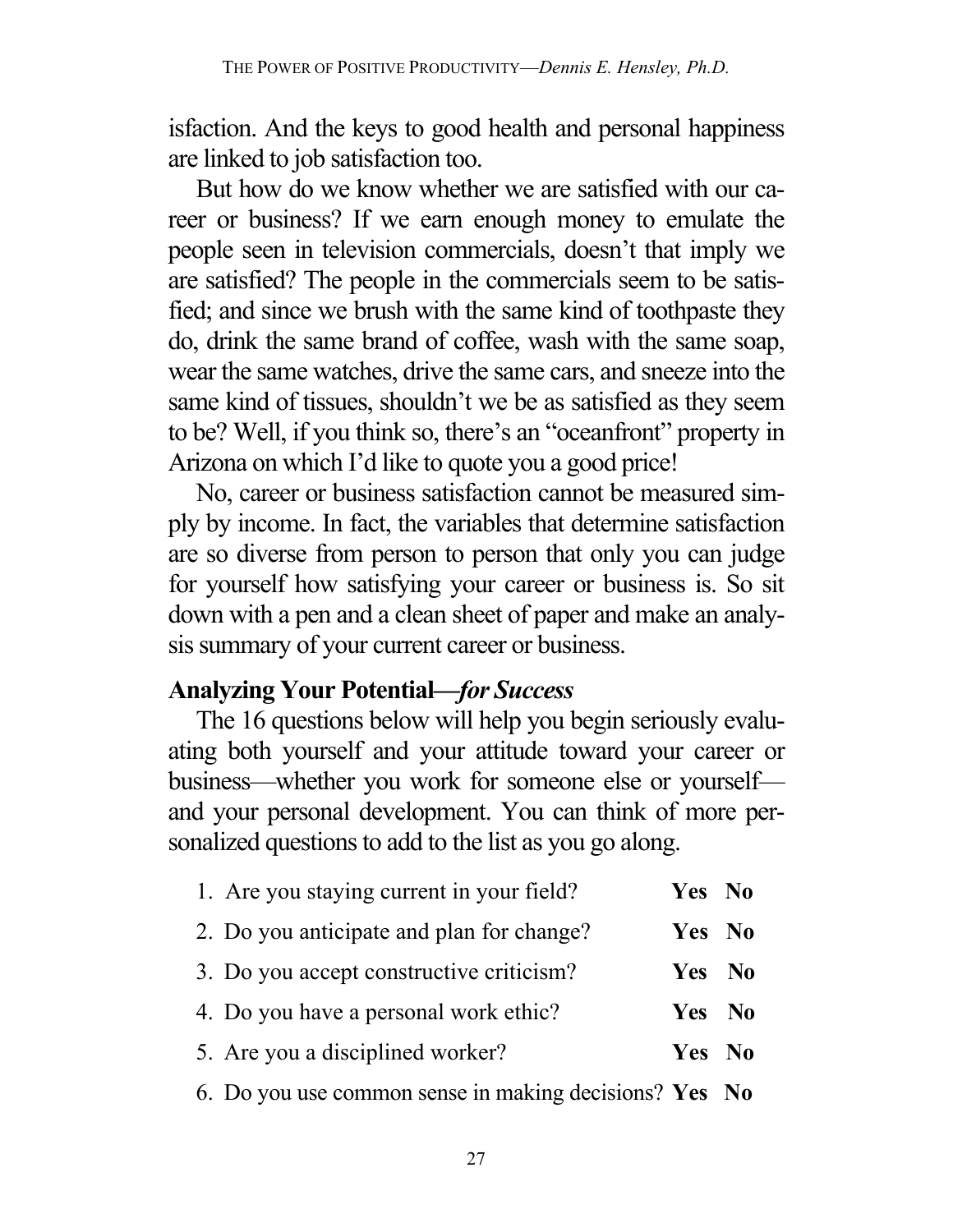THE POWER OF POSITIVE PRODUCTIVITY—*Dennis E. Hensley, Ph.D.* 

| 7. Do you keep expanding the inventory of your personal                                                                  |        |  |
|--------------------------------------------------------------------------------------------------------------------------|--------|--|
| skills?                                                                                                                  | Yes No |  |
| 8. Are you confident in all that you do?                                                                                 | Yes No |  |
| 9. Do you maintain excellent health?                                                                                     | Yes No |  |
| 10. Are you ethical in your business practices?                                                                          | Yes No |  |
| 11. Do your colleagues respect you?                                                                                      | Yes No |  |
| 12. Have you made a contingency plan for your income de-<br>velopment and long-term family security?                     | Yes No |  |
| 13. Are you making use of all available resources to ad-<br>vance your career or business?                               | Yes No |  |
| 14. Do you continually challenge yourself with new dreams,<br>goals, quotas, objectives, and career or business targets? | Yes No |  |
| 15. Have you learned what kinds of incentives you need to<br>spur you on to work harder?                                 | Yes No |  |

16. Can you handle pressure by facing up to challenges and then overcoming them in a systematic way? **Yes No**

If you answered yes to nine of the questions, you are about average; if you said yes to 12 or more questions, you are well on your way to enjoying a successful life and career or business. By being honest with yourself, you will learn why you may not be giving that extra effort or why you are not measuring up to your performance potential. In some instances, you may discover that you lack the right kind of motivation, don't have big enough dreams and goals, or that you are too complacent in your willingness to give it your all. These are all "curable" challenges. But before you endeavor to repair the individual *parts*, you first need to evaluate the *whole*; namely, your basic concept of a work ethic.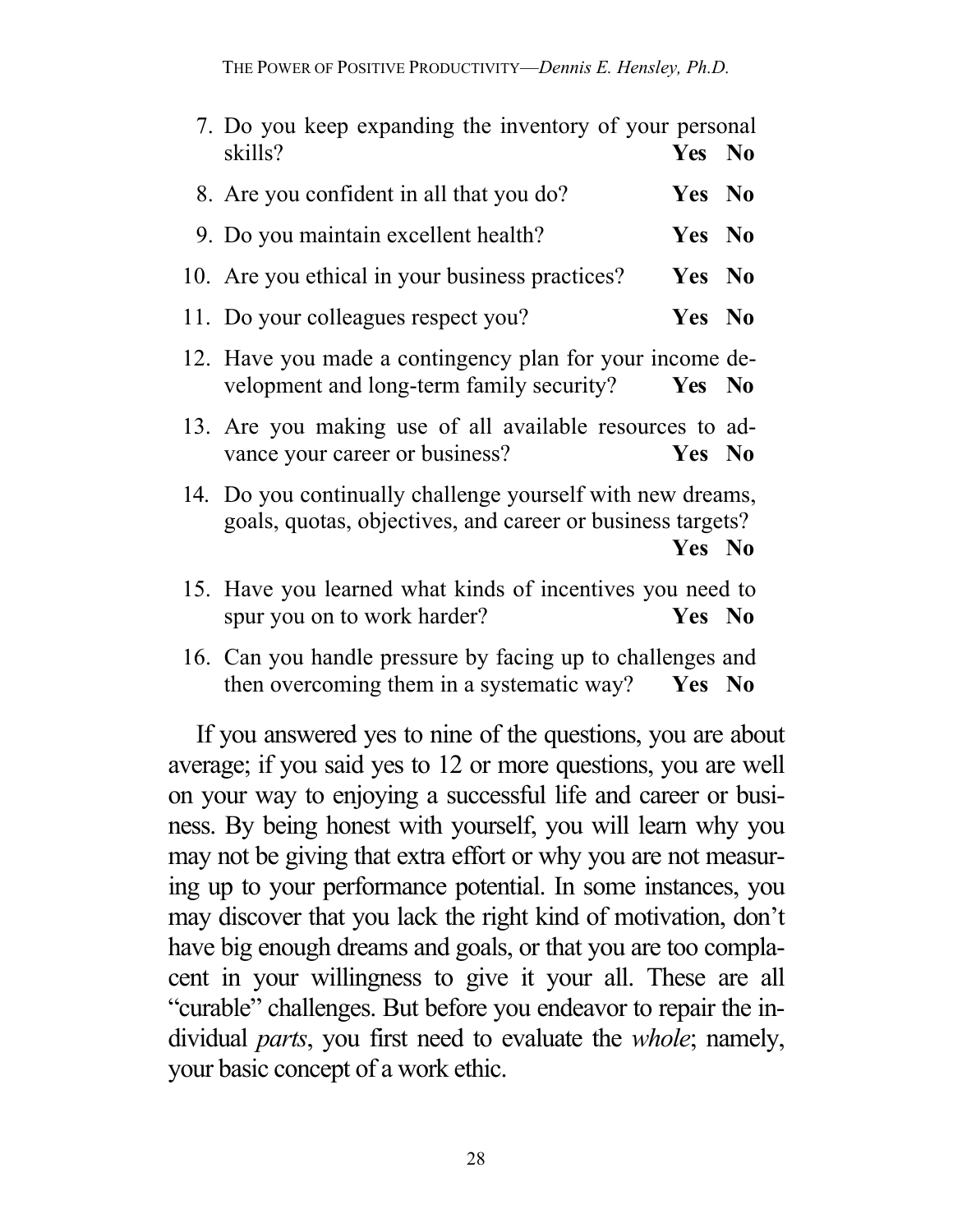### **A Personal Work Ethic—***You Need One to Win in Life*

It's obviously ethical to do good work. Conversely, to accept payment for a job or business activity which is done in a slipshod manner could actually be cheating or stealing and, thus, unethical.

Accepting full payment for a halfway effort puts one into a position of bilking his or her employer, associates, or clients. But have you ever considered how it may also be cheating the cheater as well? I'll illustrate this by sharing an ancient Arabian fable:

Three riders were crossing the desert one night when they lost their way. They came upon a dry riverbed and began crossing it, when a mysterious voice from out of the darkness sternly announced, "Halt and dismount!" So, cautiously, the riders climbed down. The voice then ordered them to reach into the sandy riverbed to dig out some stones and place them inside their saddlebags. Each man reached down and picked up a few stones, following the orders.

The voice then said, "Now, ride away. Tomorrow, when you recall this event, it will be both the happiest and the saddest moment in your lives."

The riders remounted and dashed away. At dawn, they reached an oasis where they drank water and bathed. Feeling refreshed, they went to throw the dirty rocks out of their saddlebags. To their amazement, they discovered the stones had miraculously turned into diamonds!

The men leaped for joy and began dancing around ecstatically. Then, suddenly, one man stopped. His face turned grim. He held up a hand for silence and said, "Why are we joyful, brothers? We are fools! Last night we had a chance to scoop up many pounds of stones. We could have filled our saddlebags. Instead, we settled for these few stones in our hands. We have missed a chance to become rich beyond all comprehension."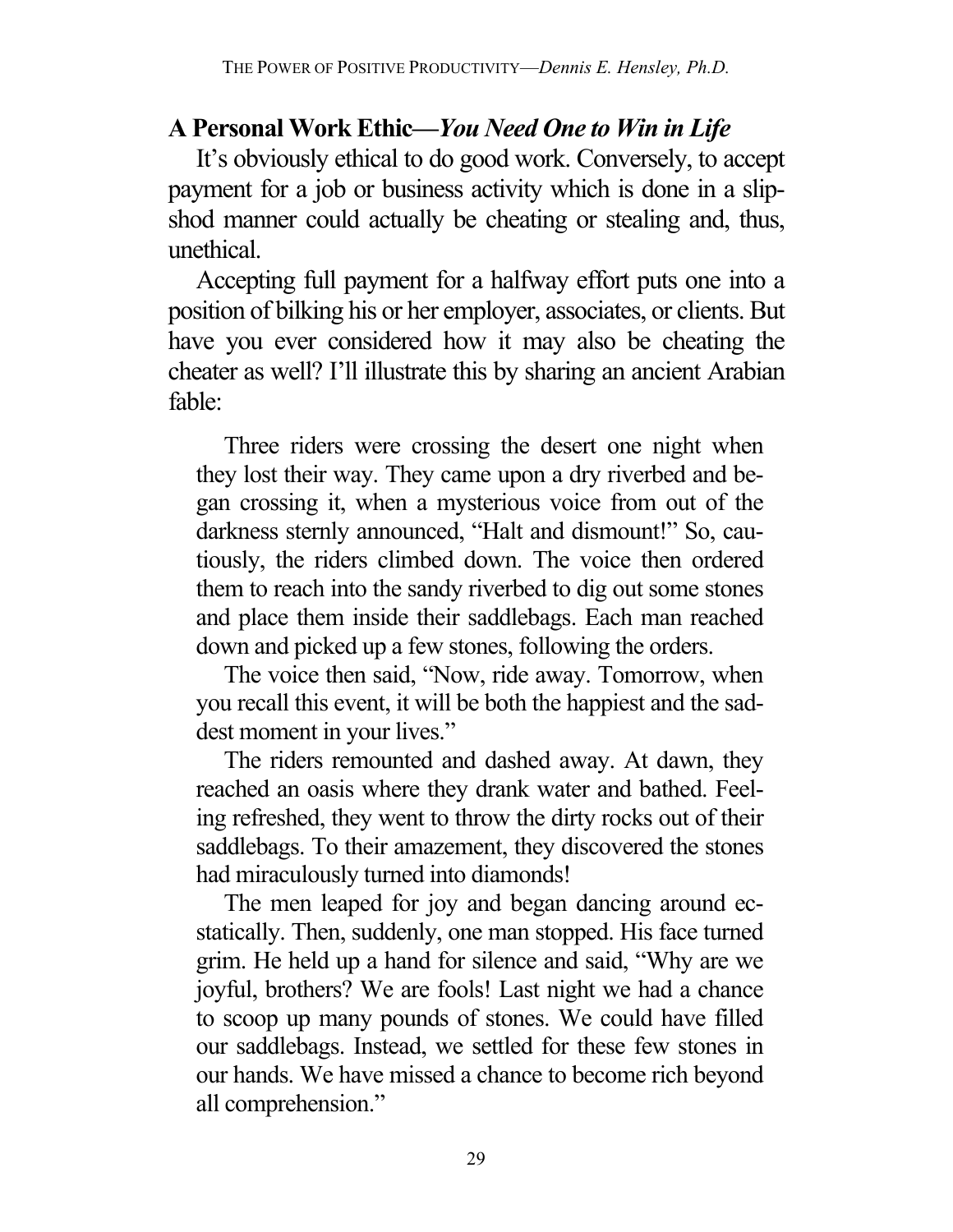This fable has much to say about life and work. People who really dig into their work, doing the best they can, without being concerned about the current circumstances or attached to the outcome, are the ones who later reap rich rewards. Positive producers are always digging up as many stones as they can, by reading positive books, working more, meeting new people, prospecting new business, and helping others. In time, those "stones" will become "diamonds" like career advancement, business expansion, public recognition, and financial gain.

The eagerness to work first and then look forward to rewards later, stems from a personal work ethic that defines the natural value of work. As with analyzing yourself and your attitude toward your career or business, analyzing your work ethic also needs to be determined on a personal basis.

Perhaps you've always assumed you had an understanding of your own work ethic. But this may not be entirely the case. Instead of just assuming this, go ahead and take a moment now to write down what you really think a fair and *honest* work performance would be. After that, define a job or business that would enable you to best contribute to society, while making your dreams come true. Next, explain how you feel the *value* of your work needs to be determined and evaluated. Finally, make a note of the opportunities available to you that offer you chances to fulfill the work ethic standards you have just set.

#### **Establishing a Stronger Personal Work Ethic**

Begin by completing the following four sentences.

- 1. To me, honest work is work that….
- 2. To me, respectable work is work that….
- 3. To me, valuable work is work that….
- 4. To me, my ideal career or business offers me….